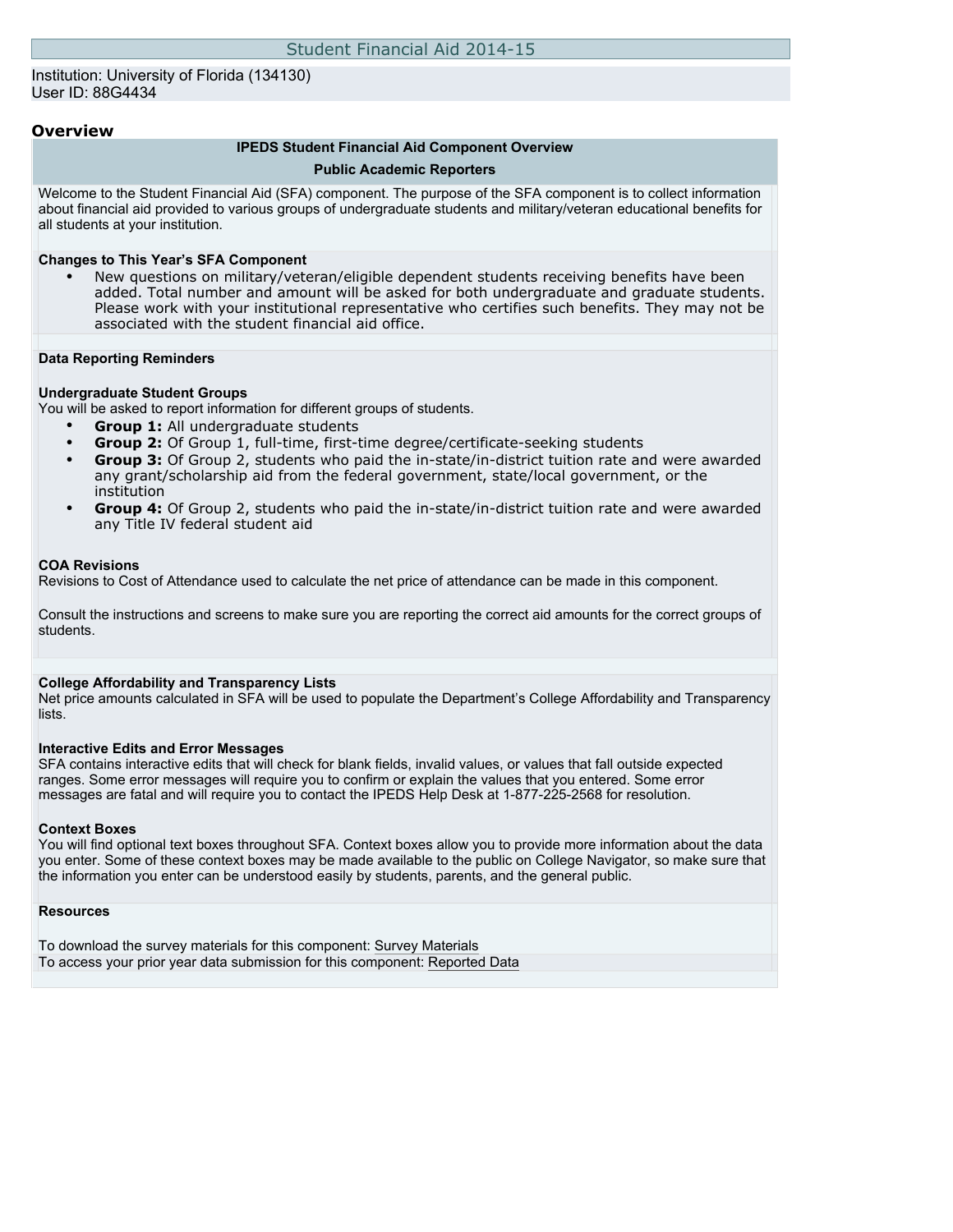## **Section 1: Part A Part A - Establish Your Groups**

Part A establishes the number of students in various groups. Note that the numbers on this screen will be carried forward to other parts of the Student Financial Aid component.

### **In the fields below, report the number of students in each of the following groups.**

|                                                                                                                                                                                                                                              | $\mathbf{G}$ Fall<br>2013 | <b>YOUR PRIOR</b><br><b>YEAR DATA</b><br><b>Fall 2012</b> |
|----------------------------------------------------------------------------------------------------------------------------------------------------------------------------------------------------------------------------------------------|---------------------------|-----------------------------------------------------------|
| 01 Group 1<br>All undergraduate students                                                                                                                                                                                                     | 33.168                    | 32,776                                                    |
| 02 Group 2<br>Of those in Group 1, those who are full-time, first-time degree/certificate-seeking                                                                                                                                            | 6,348                     | 6,273                                                     |
| 02a Of those in Group 2, those who were awarded any Federal Work Study, loans to<br>students, or grant or scholarship aid from the federal government, state/local<br>government, the institution, or other sources known to the institution | 6,115                     | 6,022                                                     |
| 02b Of those in Group 2, those who were awarded any loans to students or grant or<br>scholarship aid from the federal government, state/local government, or the institution                                                                 | 6.081                     | 6,001                                                     |
| 03 Group 3<br>Of those in Group 2, those who paid the in-state or in-district tuition rate and were awarded<br>grant or scholarship aid from the federal government, state/local government, or the<br>institution                           | 5.795                     | 5,762                                                     |
| 04 Group 4<br>Of those in Group 2, those who paid the in-state or in-district tuition rate and were awarded<br>any Title IV federal student aid                                                                                              | 2,538                     | 2,709                                                     |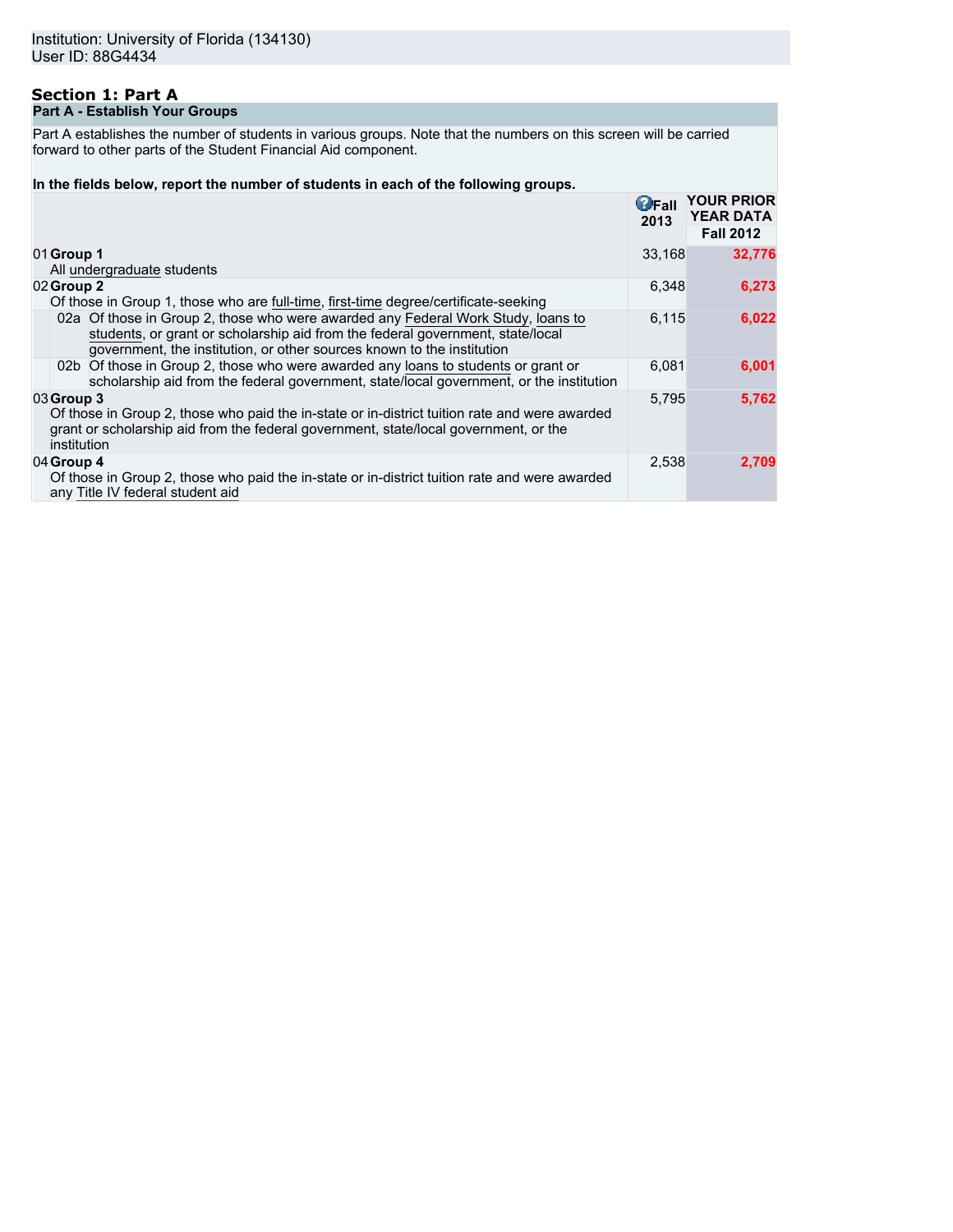## **Section 1: Part B Part B - Enter Information About Group 1**

Part B includes information about Group 1. Group 1 students are all undergraduate students enrolled in Fall 2013. For this part, report:

| <b>For These Students</b>                                        | The Following Type(s) of Aid                                                                                                                                                                                                                                                                                                                                       | <b>Awarded in This Period</b>            |
|------------------------------------------------------------------|--------------------------------------------------------------------------------------------------------------------------------------------------------------------------------------------------------------------------------------------------------------------------------------------------------------------------------------------------------------------|------------------------------------------|
| All undergraduate students<br>$\bullet$<br>enrolled in Fall 2013 | Grant or scholarship aid<br>from the federal<br>government<br>Grant or scholarship aid<br>$\bullet$<br>from state/local<br>government<br>Grant or scholarship aid<br>$\bullet$<br>from the institution<br>Grant or scholarship aid<br>$\bullet$<br>from other sources known<br>to the institution<br>Loans to students from<br>$\bullet$<br>the federal government | Any time during academic<br>year 2013-14 |
|                                                                  | In the fields helow, report the number of Group 1 students and the total amount of aid awarded to these                                                                                                                                                                                                                                                            |                                          |

**In the fields below, report the number of Group 1 students and the total amount of aid awarded to these students for each type of aid.**

| <b>Information from Part A:</b>                        | <b>Fall 2013</b> |
|--------------------------------------------------------|------------------|
| Group 1                                                | 33.7             |
| All undergraduate students                             |                  |
| (This number is carried forward from Part A, Line 01.) |                  |

33,168

| Aid Type                                                                                                                                              | 2013-14                                                     |                                          |                                                                                                                 |                               |  |
|-------------------------------------------------------------------------------------------------------------------------------------------------------|-------------------------------------------------------------|------------------------------------------|-----------------------------------------------------------------------------------------------------------------|-------------------------------|--|
|                                                                                                                                                       | Number of<br>Group 1<br>students who<br>were awarded<br>aid | Percentage of<br>who were awarded<br>aid | <b>Total amount of aid Average amount</b><br>Group 1 students   awarded to Group   of aid awarded<br>1 students | to Group 1<br><b>students</b> |  |
| 01 Grant or scholarship aid from the<br>federal government, state/local<br>government, the institution, and other<br>sources known to the institution | 29.544                                                      | 89                                       | 178,745,056                                                                                                     | 6,050                         |  |
| 02 Pell grants                                                                                                                                        | 10,453                                                      | 32                                       | 44,929,431                                                                                                      | 4,298                         |  |
| 03 Federal student loans                                                                                                                              | 10,561                                                      | 32                                       | 69,222,199                                                                                                      | 6,555                         |  |

 $\overline{\Phi}$  You may use the space below to provide context for data you've reported above. These context notes may **be posted on the College Navigator website and should be written to be understood by students and parents.**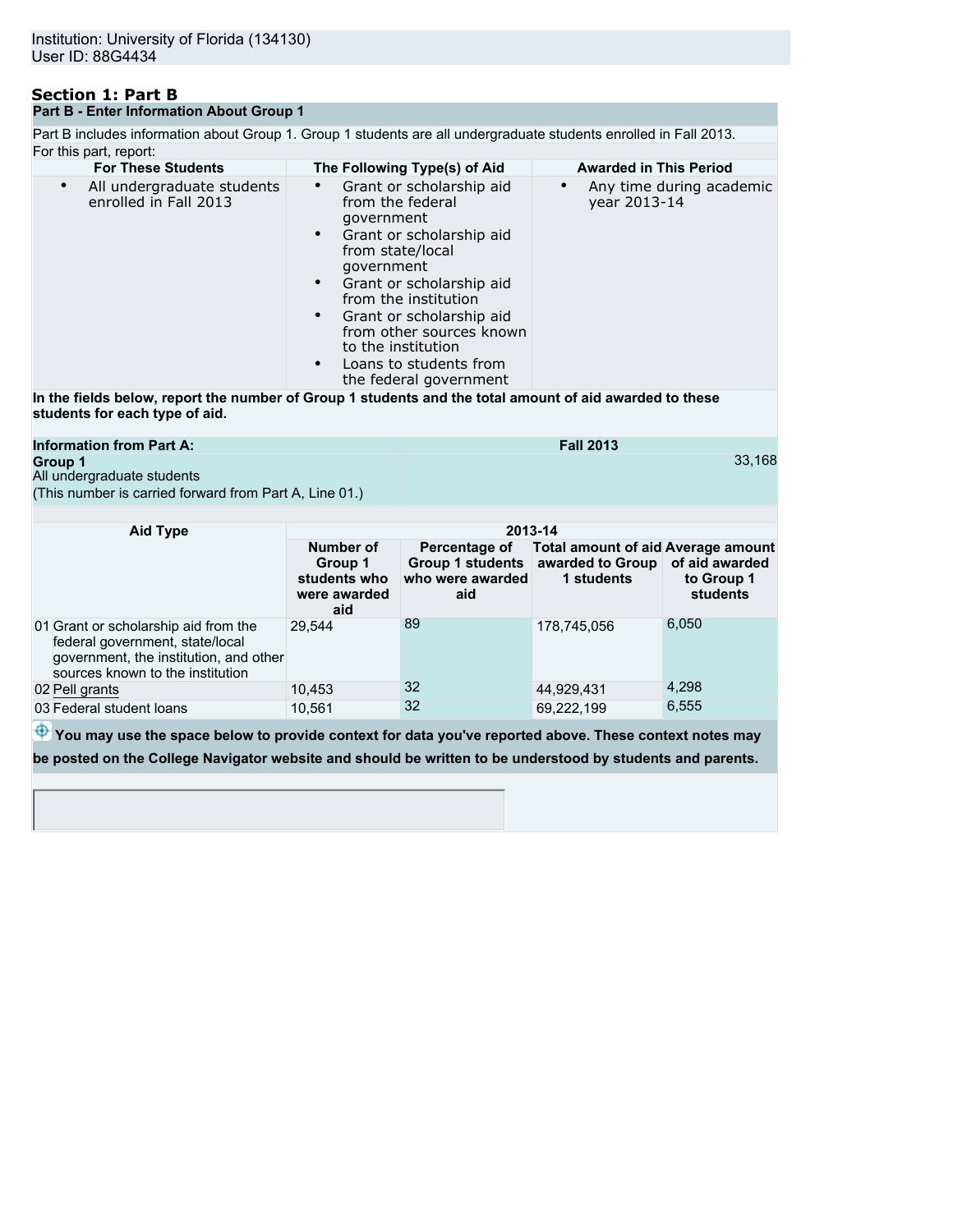## **Section 1: Part C, Page 1 Part C, Page 1 - Enter Information about Group 2**

Part C includes information about Group 2. Group 2 students are all full-time, first-time degree/certificate-seeking undergraduate students enrolled in Fall 2013.

**In the fields below, report the number of Group 2 students paying in-district, in-state, and out-of-state tuition rates. If your institution does not offer different rates, report all students as paying in-state tuition rates.**

| <b>Information from Part A:</b><br>Group 2<br>Full-time, first-time degree/certificate-seeking<br>undergraduates<br>(This number is carried forward from Part A, Line 02) |                                      | <b>Fall 2013</b>                         | 6.348                                    |
|---------------------------------------------------------------------------------------------------------------------------------------------------------------------------|--------------------------------------|------------------------------------------|------------------------------------------|
| Group 2 students:                                                                                                                                                         |                                      |                                          | <b>YOUR PRIOR YEAR</b><br><b>DATA</b>    |
|                                                                                                                                                                           |                                      | <b>Fall 2013</b>                         | <b>Fall 2012</b>                         |
|                                                                                                                                                                           | <b>Number of Group</b><br>2 students | Percentage of<br><b>Group 2 students</b> | Percentage of<br><b>Group 2 students</b> |
| 01 01a paying in-district tuition rates                                                                                                                                   | 0                                    | 0                                        | o                                        |
| 01b paying in-state tuition rates                                                                                                                                         | 5.971                                | 94                                       | 95                                       |
| 01c paying out-of-state tuition rates                                                                                                                                     | 377                                  | 6                                        | 5                                        |
| 01d Unknown (calculated value)<br>This value is calculated using the following<br>formula: [A02-(C01a+C01b+C01c)]                                                         | 0                                    | 0                                        | 0                                        |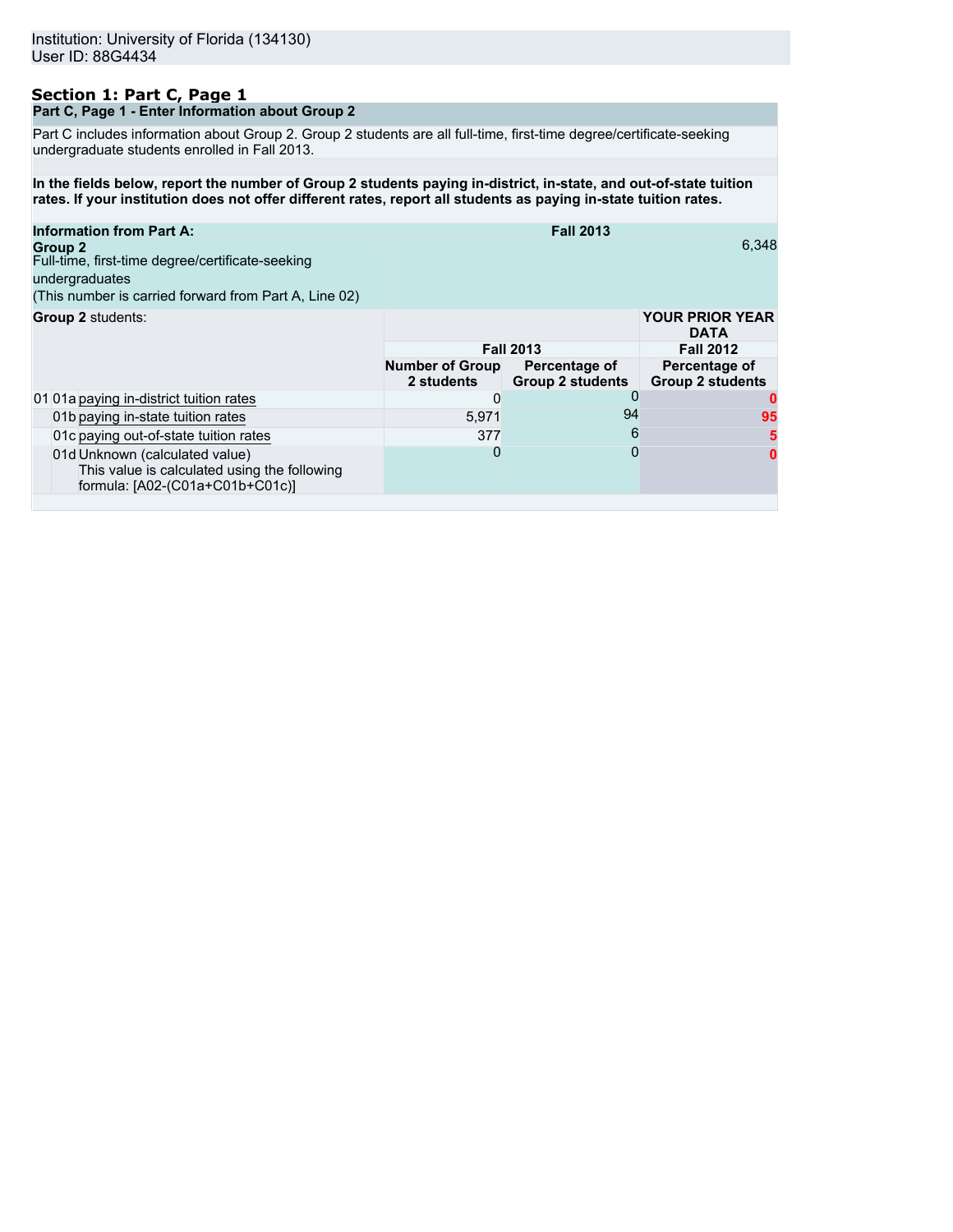## **Section 1: Part C, Page 2 Part C, Page 2 - Enter Information about Group 2**

Part C includes financial aid information about Group 2. Group 2 students are all full-time, first-time degree/certificateseeking undergraduate students enrolled in Fall 2013. For this part, report:

|                                                                                                                                                                                                                                                                                                                                                                                                                                                                                         |  |                                                                                                                                                                                                                                                                                                                                       | <b>Awarded in This Period</b>                                                     |                                                                                                |
|-----------------------------------------------------------------------------------------------------------------------------------------------------------------------------------------------------------------------------------------------------------------------------------------------------------------------------------------------------------------------------------------------------------------------------------------------------------------------------------------|--|---------------------------------------------------------------------------------------------------------------------------------------------------------------------------------------------------------------------------------------------------------------------------------------------------------------------------------------|-----------------------------------------------------------------------------------|------------------------------------------------------------------------------------------------|
| <b>For These Students</b><br>The Following Type(s) of Aid<br>Full-time, first-time degree/certificate-<br>$\bullet$<br>$\bullet$<br>seeking undergraduate students<br>enrolled in Fall 2013<br>qovernment<br>$\bullet$<br>government<br>$\bullet$<br>aid from the<br>institution<br>$\bullet$<br>from the federal<br>other sources,<br>other loans<br>sources<br>the student<br>In the fields below, report the number of Group 2 students and the total amount of aid awarded to these |  | Grant or scholarship<br>aid from the federal<br>Grant or scholarship<br>aid from state/local<br>Grant or scholarship<br>Loans to students<br>government and from<br>including private or<br>Do not include grant<br>or scholarship aid<br>from private or other<br>Do not include PLUS<br>loans or loans made<br>to anyone other than | $\bullet$<br>academic year<br>2013-14<br>For program<br>$\bullet$<br>the aid year | Any time during<br>reporters, this is<br>period from July<br>1, 2013 through<br>June 30, 2014. |
| students for each type of aid. Enter unduplicated student counts within a category (e.g., Pell grants). However,<br>a student can appear in more than one aid category.                                                                                                                                                                                                                                                                                                                 |  |                                                                                                                                                                                                                                                                                                                                       |                                                                                   |                                                                                                |
| <b>Information from Part A:</b>                                                                                                                                                                                                                                                                                                                                                                                                                                                         |  |                                                                                                                                                                                                                                                                                                                                       | <b>Fall 2013</b>                                                                  |                                                                                                |
| <b>Group 2</b><br>Full-time, first-time degree/certificate-seeking undergraduates<br>(This number is carried forward from Part A, Line 02)                                                                                                                                                                                                                                                                                                                                              |  |                                                                                                                                                                                                                                                                                                                                       |                                                                                   | 6,348                                                                                          |
| Group 2a<br>Of those in Group 2, those who were awarded any Federal Work Study,<br>loans to students, or grant or scholarship aid from the federal<br>government, state/local government, the institution, or other sources<br>known to the institution<br>(This number is carried forward from Part A, Line 02a)                                                                                                                                                                       |  |                                                                                                                                                                                                                                                                                                                                       |                                                                                   | 6,115                                                                                          |
| Group 2b                                                                                                                                                                                                                                                                                                                                                                                                                                                                                |  |                                                                                                                                                                                                                                                                                                                                       |                                                                                   | 6,081                                                                                          |
| Of those in Group 2, those who were awarded any loans to students or<br>grant or scholarship aid from the federal government, state/local<br>government, or the institution<br>(This number is carried forward from Part A, Line 02b)                                                                                                                                                                                                                                                   |  |                                                                                                                                                                                                                                                                                                                                       |                                                                                   |                                                                                                |
| <b>Group 3</b><br>Of those in Group 2, those who were awarded grant or scholarship aid<br>from the federal government, state/local government, or the institution                                                                                                                                                                                                                                                                                                                       |  |                                                                                                                                                                                                                                                                                                                                       |                                                                                   | 5,795                                                                                          |

| <b>Aid Type</b> |                                                                                                         |                                                                    |                                                                 |                                                                 |                                                               | <b>YOUR PRIOR</b><br><b>YEAR DATA</b>                         |
|-----------------|---------------------------------------------------------------------------------------------------------|--------------------------------------------------------------------|-----------------------------------------------------------------|-----------------------------------------------------------------|---------------------------------------------------------------|---------------------------------------------------------------|
|                 |                                                                                                         | <b>Fall 2013</b>                                                   |                                                                 |                                                                 |                                                               | <b>Fall 2012</b>                                              |
|                 |                                                                                                         | Number of<br>Group 2<br><b>students</b><br>who were<br>awarded aid | Percentage of<br>Group 2<br>students who<br>were awarded<br>aid | <b>Total amount</b><br>of aid awarded<br>to Group 2<br>students | Average<br>amount of<br>aid awarded<br>to Group 2<br>students | Average<br>amount of<br>aid awarded<br>to Group 2<br>students |
|                 | 01 Grants or scholarships from the<br>federal government, state/local<br>government, or the institution | 6.026                                                              |                                                                 | 95 33,726,015                                                   | 5,597                                                         | 5,610                                                         |
|                 | 02 Federal grants                                                                                       | 1,772                                                              |                                                                 | 28 8,580,040                                                    | 4,842                                                         | 4,722                                                         |
|                 | 02a<br>Pell grants                                                                                      | 1,749                                                              | 28                                                              | 7,844,706                                                       | 4,485                                                         | 4,453                                                         |
|                 | 02 <sub>b</sub><br>Other federal grants                                                                 | 581                                                                | 9                                                               | 735,334                                                         | ⊕<br>1,266                                                    | 919                                                           |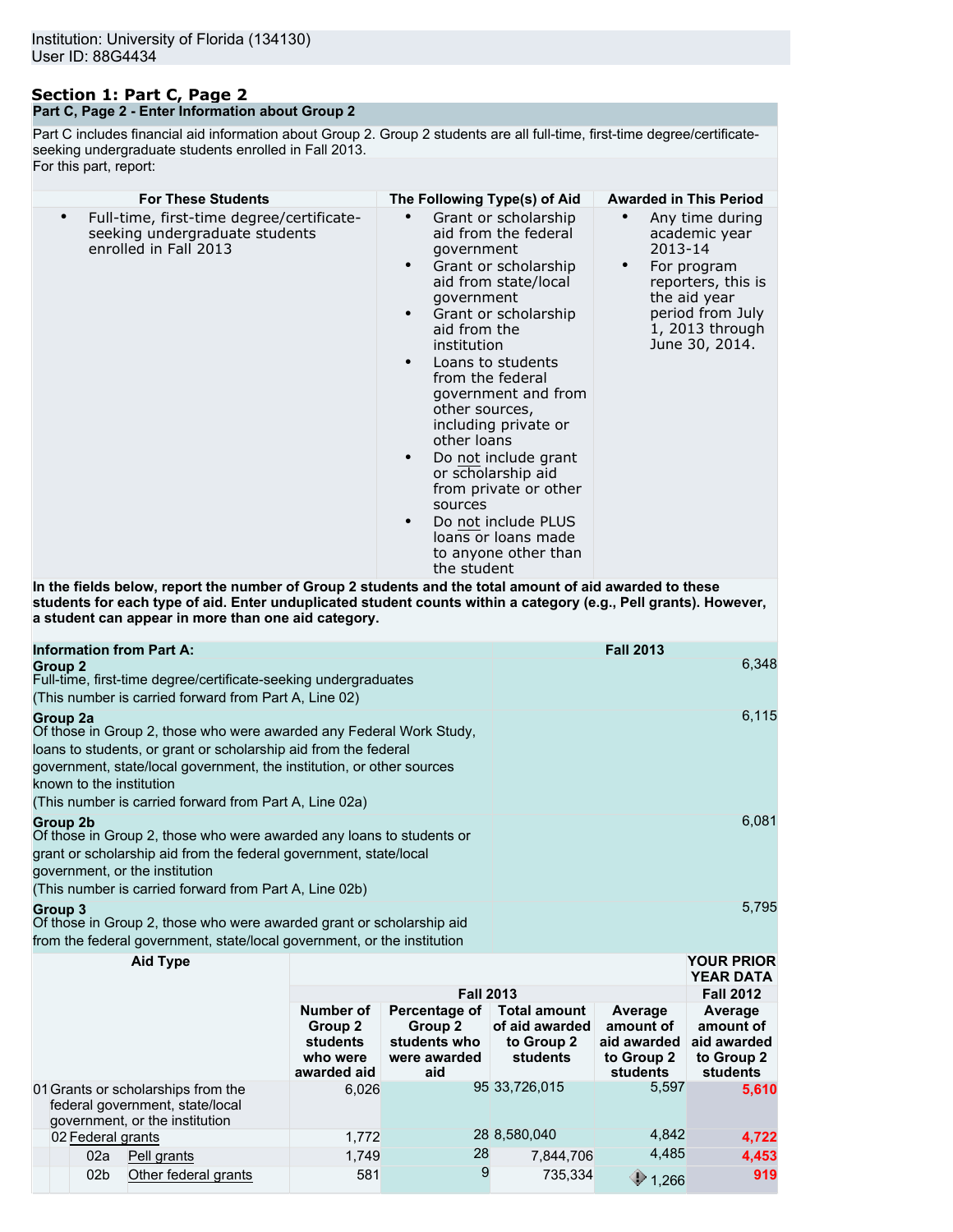| scholarships         | 03 State/local government grants or<br>(grants/scholarships/waivers)  | 5.764 |    | 91 16,763,160 | 2.908  | 2,841  |
|----------------------|-----------------------------------------------------------------------|-------|----|---------------|--------|--------|
|                      | 04 Institutional grants or scholarships<br>(scholarships/fellowships) | 1.870 |    | 29 8,382,815  | 4.483  | 4,194  |
| 05 Loans to students |                                                                       | 1.697 |    | 27 9,933,409  | 5.854  | 5,684  |
| 05a                  | Federal loans                                                         | 1.697 | 27 | 8,907,809     | 5.249  | 5,278  |
| 05 <sub>b</sub>      | Other loans (including<br>private loans)                              | 92    |    | 1.025.600     | 11.148 | 10,262 |

 $\bigoplus$  **You may use the space below to provide context for the data you've reported above. These context notes may be posted on the College Navigator website and should be written to be understood by students and parents. For example, institutions may report here other sources of private aid not included in the categories above.**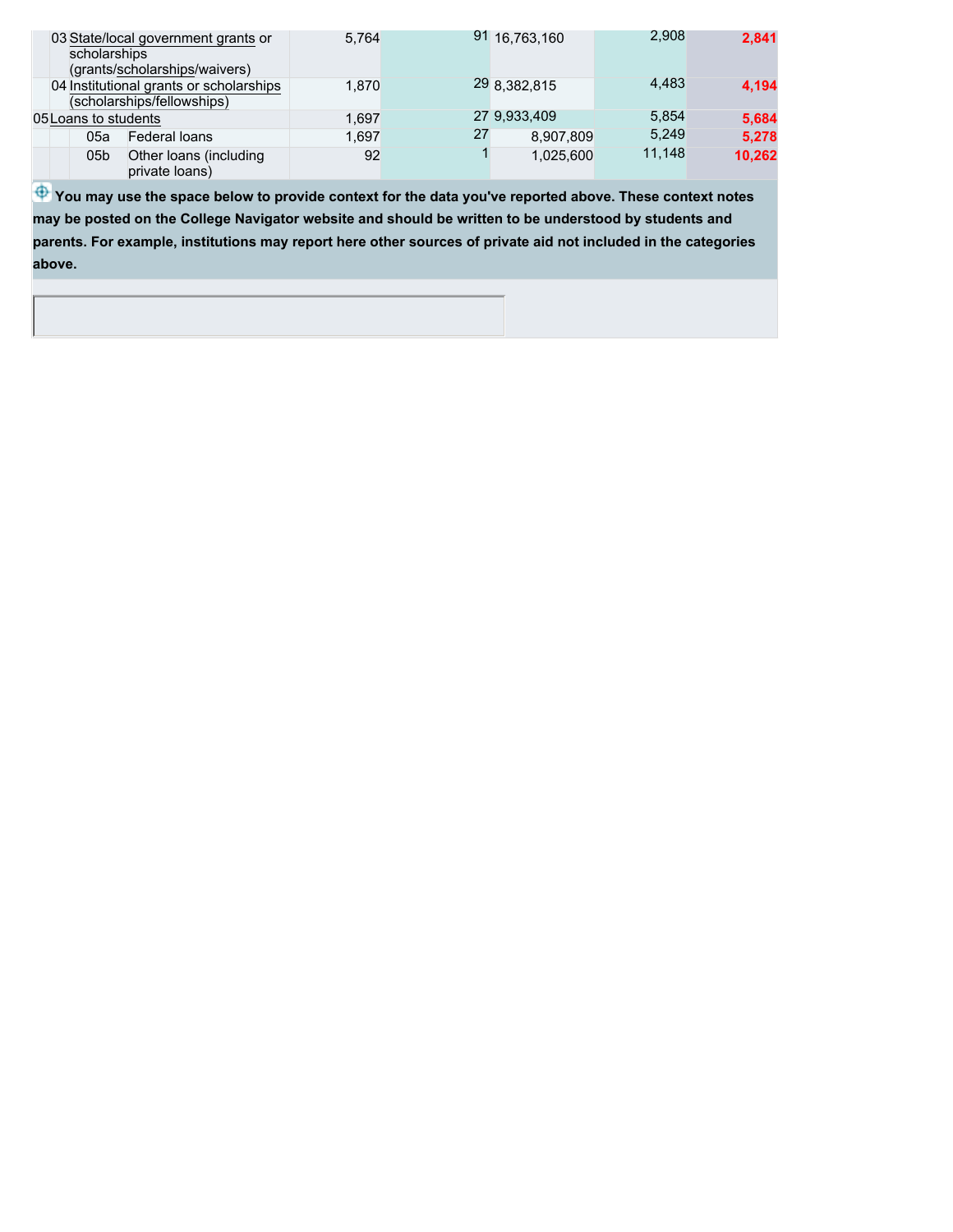# **Section 1: Comparison Chart**

**Comparison Chart**

Based on the information reported on the previous screens for Group 1 (all undergraduates) and Group 2 (full-time, firsttime degree/certificate-seeking undergraduates), this comparison chart seeks to help institutions check their reported data. Assuming that the information on Groups 1 and 2 are correct, then the calculated fields for 'All Other Undergraduates' should be the balance (Group 1 minus Group 2). If the balance does not check with your institution's calculations, please correct your reported numbers for Groups 1 and 2 before moving forward with the completion of the SFA survey component.

**Note:** Data for the 'All Other Undergraduates' will appear in the IPEDS Data Center for data users, but not in College Navigator.

|                 |                                                                   | <b>Number of</b><br>students | <b>Pell grants</b> | <b>Federal Student Loans</b> |
|-----------------|-------------------------------------------------------------------|------------------------------|--------------------|------------------------------|
|                 | 01 Group 1 (all undergraduates)                                   | 33,168                       |                    |                              |
| 02              | Number of students who were awarded<br>aid                        |                              | 10,453             | 10,561                       |
| 03              | Percentage who were awarded aid                                   |                              | 32                 | 32                           |
| 04              | Total amount of aid awarded                                       |                              | 44,929,431         | 69,222,199                   |
| 05              | Average amount of aid awarded                                     |                              | 4,298              | 6,555                        |
|                 | 06 Group 2 (Full-time first-time<br>undergraduates)               | 6,348                        |                    |                              |
| 07              | Number of students who were awarded<br>aid                        |                              | 1,749              | 1,697                        |
| 08              | Percentage who were awarded aid                                   |                              | 28                 | 27                           |
| 09              | Total amount of aid awarded                                       |                              | 7,844,706          | 8,907,809                    |
| 10              | Average amount of aid awarded                                     |                              | 4,485              | 5,249                        |
|                 | 11 All other undergraduates<br>(Line 01 - Line 06)                | 26,820                       |                    |                              |
| 12 <sup>1</sup> | Number of students who were awarded<br>aid<br>(Line 02 - Line 07) |                              | 8,704              | 8,864                        |
| 13              | Percentage who were awarded aid<br>(Line 12 / Line 11)            |                              | 32                 | 33                           |
| 14              | Total amount of aid awarded<br>(Line 04 - Line 09)                |                              | 37,084,725         | 60,314,390                   |
| 15              | Average amount of aid awarded<br>(Line 14 / Line 12)              |                              | 4,261              | 6,804                        |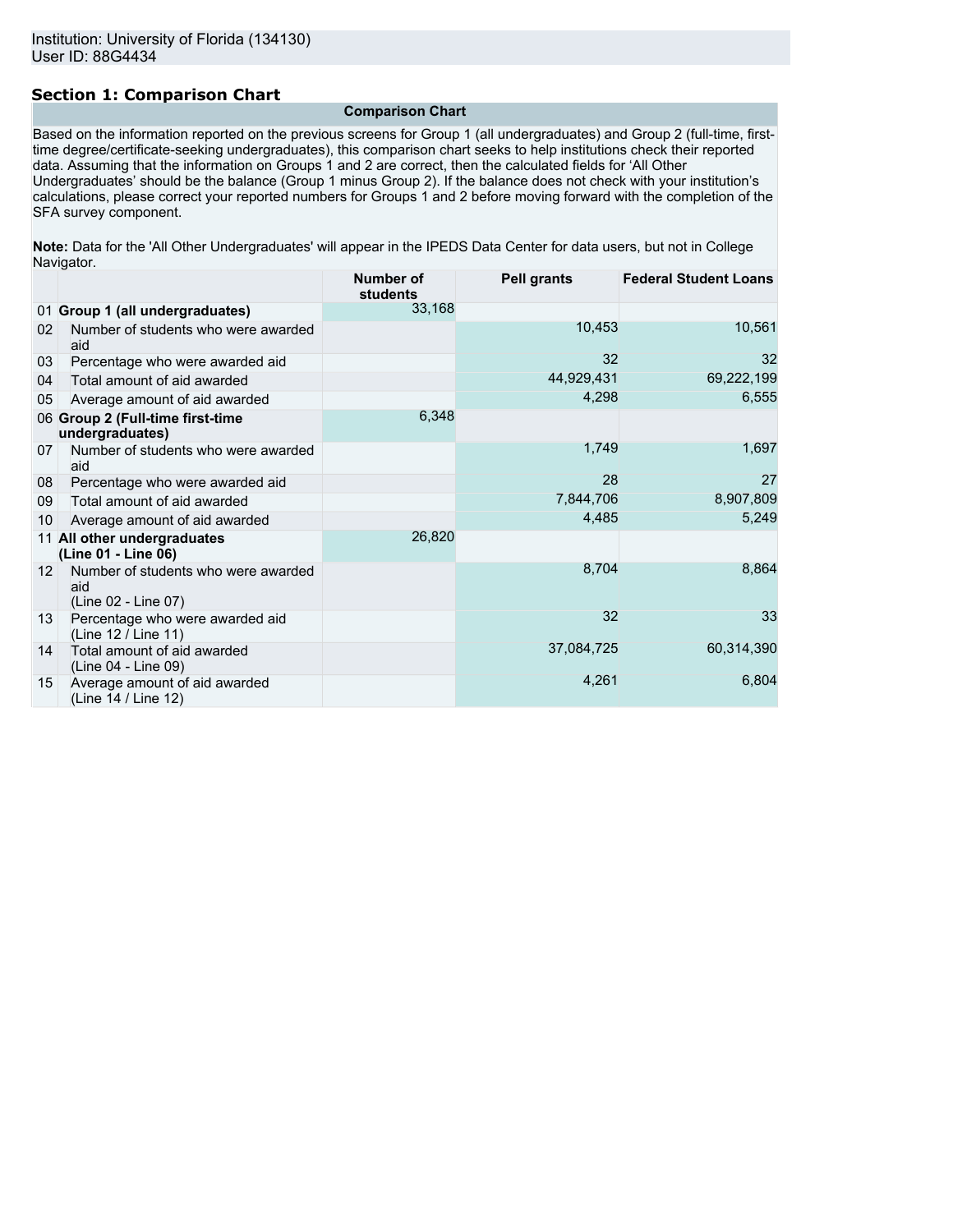# **Section 1: Cost of Attendance**

## **Cost of attendance for full-time, first-time undergraduate students:**

*Please enter the amounts requested below. These data will be made available to the public on College Navigator. If your institution participates in any Title IV programs (Pell, Stafford, etc.), you must complete all information. Estimates of expenses for books and supplies, room and board, and other expenses are those from the Cost of Attendance report used by the financial aid office in determining financial need. Please talk to your financial aid office to get these numbers, to ensure that you are reporting correctly.*

These numbers are carried forward from Institutional Characteristics and should only be changed if an error was made in the reporting.

| Charges for full academic year       | 2011-12 | 2012-13 | 2013-14 |
|--------------------------------------|---------|---------|---------|
| Published tuition and required fees: |         |         |         |
| In-district                          |         |         |         |
| Tuition                              | 4,060   | 4,425   | 4,477   |
| Required fees                        | 1,597   | 1,718   | 1,786   |
| Tuition + fees total                 | 5,657   | 6,143   | 6,263   |
| In-state                             |         |         |         |
| Tuition                              | 4,060   | 4,425   | 4,477   |
| Required fees                        | 1,597   | 1,718   | 1,786   |
| Tuition + fees total                 | 5,657   | 6,143   | 6,263   |
| Out-of-state                         |         |         |         |
| Tuition                              | 25,276  | 25,641  | 25,694  |
| Required fees                        | 2,658   | 2,779   | 2,847   |
| Tuition + fees total                 | 27,934  | 28,420  | 28,541  |
| Books and supplies                   | 1,070   | 1,080   | 1,080   |
| On-campus:                           |         |         |         |
| Room and board                       | 8,800   | 9,370   | 9,520   |
| Other expenses                       | 4,260   | 3,960   | 3,350   |
| Room and board and other expenses    | 13,060  | 13,330  | 12,870  |
| Off-campus (not with family):        |         |         |         |
| Room and board                       | 8,800   | 9,370   | 9,520   |
| Other expenses                       | 4,260   | 3,960   | 3,350   |
| Room and board and other expenses    | 13,060  | 13,330  | 12,870  |
| Off-campus (with family):            |         |         |         |
| Other expenses                       | 4,260   | 3,960   | 3,350   |
|                                      |         |         |         |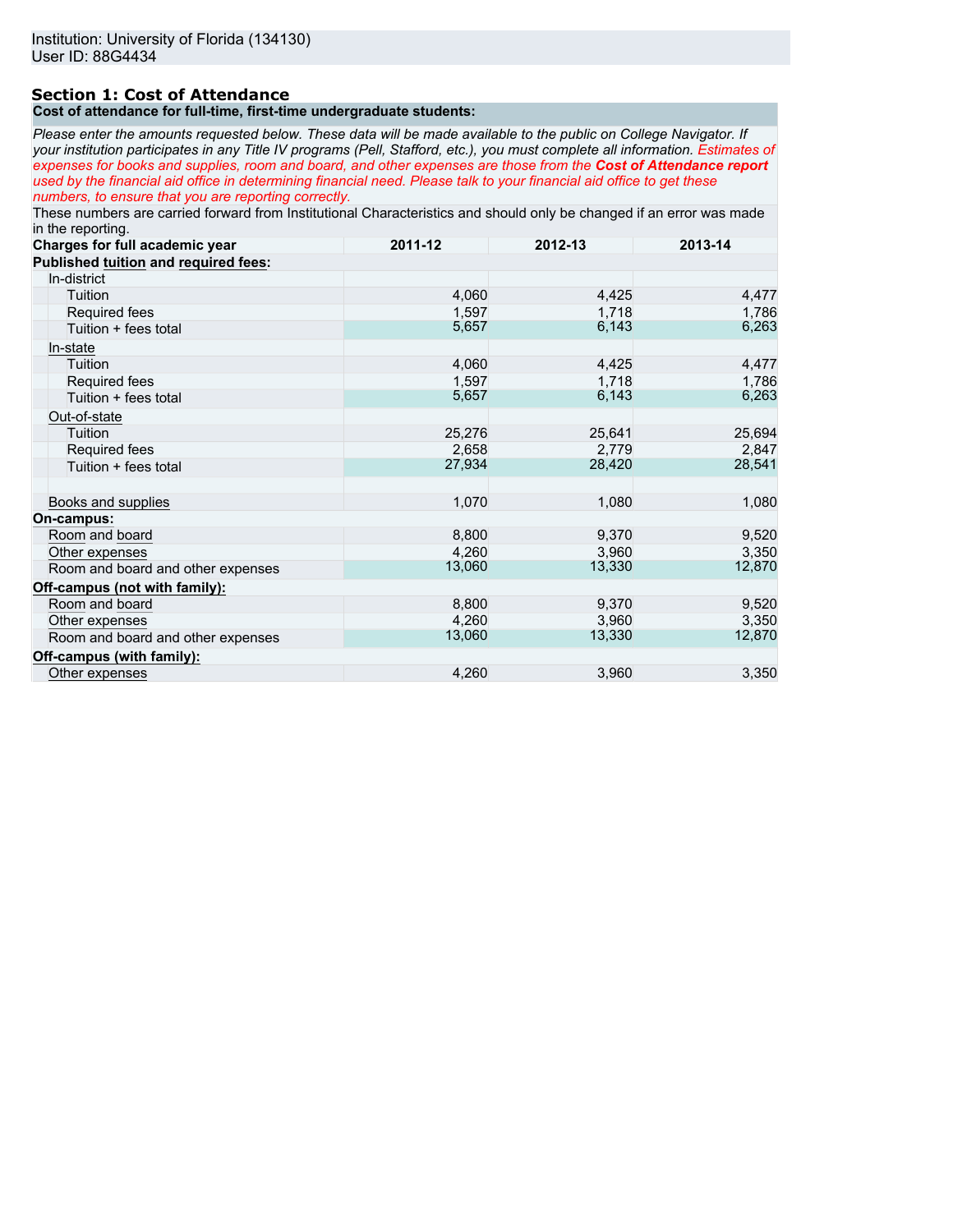## **Section 1: Part D Part D - Enter Information about Group 3**

Part D includes financial aid information about Group 3. Group 3 students are all full-time, first-time degree/certificateseeking undergraduate students enrolled in Fall 2013 who paid the in-state or in-district tuition rate and were awarded grant or scholarship aid from the following sources: the federal government, state/local government, or the institution. The information you report in this part will be used in Part F to calculate average institutional net price. For this part report:

| or and part report.                                                                                                                                                                                                                                                                                                                                                                                                                                                                             |                                                                                                                                                                                                                                                                                           |                                                |
|-------------------------------------------------------------------------------------------------------------------------------------------------------------------------------------------------------------------------------------------------------------------------------------------------------------------------------------------------------------------------------------------------------------------------------------------------------------------------------------------------|-------------------------------------------------------------------------------------------------------------------------------------------------------------------------------------------------------------------------------------------------------------------------------------------|------------------------------------------------|
| <b>For These Students</b>                                                                                                                                                                                                                                                                                                                                                                                                                                                                       | The Following Type(s) of Aid                                                                                                                                                                                                                                                              | <b>Awarded in This Period</b>                  |
| Full-time, first-time<br>degree/certificate-seeking<br>undergraduate students<br>enrolled in Fall 2013 who paid<br>the in-state or in-district<br>tuition rate and were awarded<br>grant or scholarship aid from<br>the following sources: the<br>federal government,<br>state/local government, or<br>the institution<br>Do not include students who<br>were awarded only grant or<br>scholarship aid from private<br>or other sources, or students<br>who were awarded only non-<br>grant aid | Grant or scholarship aid from the<br>$\bullet$<br>federal government<br>Grant or scholarship aid from<br>$\bullet$<br>state/local government<br>Grant or scholarship aid from the<br>institution<br>$\bullet$<br>Do not include grant or scholarship<br>aid from private or other sources | Any time<br>during<br>academic year<br>2013-14 |

**In the fields below, report the number of Group 3 students with each type of living arrangement and the total amount of grant or scholarship aid from the federal government, state/local government, or the institution awarded to these students.**

| <b>Information from Part A:</b>                                                                                                                                                                                                                                                                                                                 |                                |                                                                                                                                                                                                                         | <b>YOUR</b><br><b>PRIOR</b><br>2011-2012 | <b>YOUR</b><br><b>PRIOR</b><br>YEAR DATA YEAR DATA<br>2012-2013 | 2013-2014  |
|-------------------------------------------------------------------------------------------------------------------------------------------------------------------------------------------------------------------------------------------------------------------------------------------------------------------------------------------------|--------------------------------|-------------------------------------------------------------------------------------------------------------------------------------------------------------------------------------------------------------------------|------------------------------------------|-----------------------------------------------------------------|------------|
| Group 3<br>Full-time, first-time degree/certificate-seeking undergraduate students who paid<br>the in-state or in-district tuition rate and were awarded grant or scholarship aid<br>from the following sources: the federal government, state/local government, or<br>the institution<br>(This number is carried forward from Part A, Line 03) |                                |                                                                                                                                                                                                                         |                                          | 5,762                                                           | 5,795      |
| 01                                                                                                                                                                                                                                                                                                                                              | following living arrangements: | Report the number of Group 3 students with the                                                                                                                                                                          | <b>YOUR</b><br><b>PRIOR</b>              | <b>YOUR</b><br><b>PRIOR</b><br>YEAR DATA YEAR DATA              |            |
|                                                                                                                                                                                                                                                                                                                                                 |                                |                                                                                                                                                                                                                         | 2011-12                                  | 2012-13                                                         | 2013-14    |
|                                                                                                                                                                                                                                                                                                                                                 | 01a                            | On-campus                                                                                                                                                                                                               | 5.300                                    | 5,210                                                           | 5,062      |
|                                                                                                                                                                                                                                                                                                                                                 | 01 <sub>b</sub>                | Off-campus (with family)                                                                                                                                                                                                | 60                                       | 54                                                              | 63         |
|                                                                                                                                                                                                                                                                                                                                                 | 01c                            | Off-campus (not with family)                                                                                                                                                                                            | 599                                      | 469                                                             | 482        |
|                                                                                                                                                                                                                                                                                                                                                 | 01d                            | Unknown (calculated)<br>This value is calculated using the<br>following formula: [A03-<br>(D01a+D01b+D01c)]                                                                                                             | 39                                       | 29                                                              | 188        |
| 02                                                                                                                                                                                                                                                                                                                                              |                                | Report the total amount of grant or scholarship aid from<br>the federal government, state/local government, or the<br>institution awarded to Group 3 students                                                           | 33,281,533                               | 30,585,967                                                      | 30,829,560 |
| 03                                                                                                                                                                                                                                                                                                                                              | [D02/A03]                      | Average grant or scholarship aid from the federal<br>government, state/local government, or the institution<br>awarded to Group 3 students (calculated value).<br>This value is calculated using the following formula: | 5,549                                    | 5,308                                                           | 5,320      |
|                                                                                                                                                                                                                                                                                                                                                 |                                | You may use the space below to provide context for the data you've reported above.                                                                                                                                      |                                          |                                                                 |            |
|                                                                                                                                                                                                                                                                                                                                                 |                                |                                                                                                                                                                                                                         |                                          |                                                                 |            |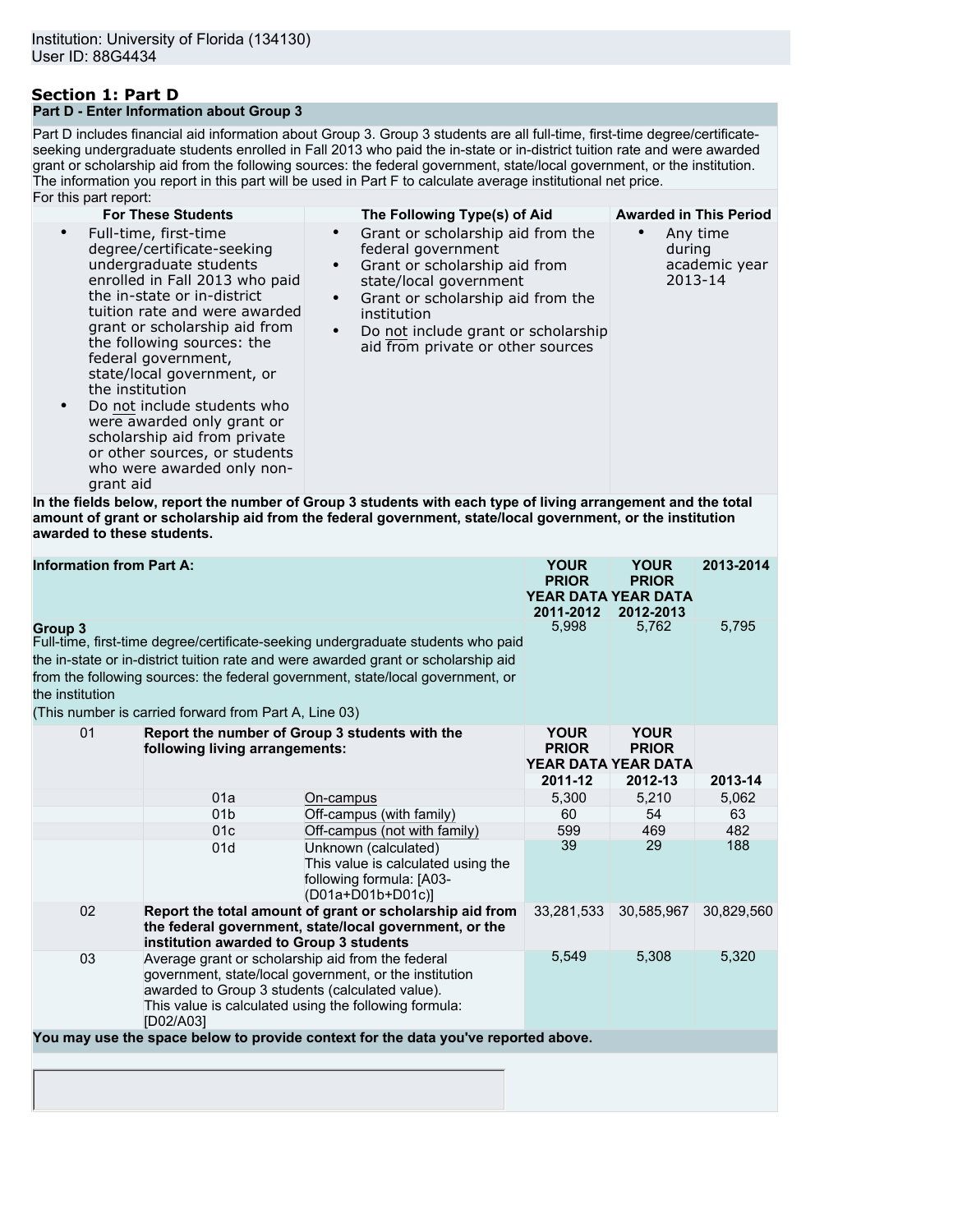## **Section 1: Part E Part E – Enter Information about Group 4**

Part E includes financial aid information about Group 4. Group 4 students are all full-time, first-time degree/certificateseeking undergraduate students enrolled in Fall 2013 who paid the in-state or in-district tuition rate and were awarded any Title IV federal student aid, including federal grants or federal student loans. The information you report in this part will be used in Part G to calculate average institutional net price by income level. For this part, report:

| <b>For These Students</b> |    |                                                                                                                                                                                                                                                                                                                                                                                                                                                        | The Following Type(s) of Aid                                                |                                                                                                                  | <b>Awarded in This Period</b>                                                                                                                                                                                        |                                                                                                                                                                                                       |                                                                                                                                                                                                                                  |
|---------------------------|----|--------------------------------------------------------------------------------------------------------------------------------------------------------------------------------------------------------------------------------------------------------------------------------------------------------------------------------------------------------------------------------------------------------------------------------------------------------|-----------------------------------------------------------------------------|------------------------------------------------------------------------------------------------------------------|----------------------------------------------------------------------------------------------------------------------------------------------------------------------------------------------------------------------|-------------------------------------------------------------------------------------------------------------------------------------------------------------------------------------------------------|----------------------------------------------------------------------------------------------------------------------------------------------------------------------------------------------------------------------------------|
| $\bullet$                 |    | Full-time, first-time<br>degree/certificate-seeking<br>undergraduate students<br>enrolled in Fall 2013 who<br>paid the in-state or in-<br>district tuition rate and<br>were awarded any Title<br>IV federal student aid<br>In the fields below, report the number of Group 4 students with each type of living arrangement and the total<br>amount of grant or scholarship aid from the federal government, state/local government, or the institution | $\bullet$<br>$\circ$<br>$\circ$<br>$\circ$<br>$\circ$<br>$\circ$<br>$\circ$ | federal government<br>institution<br>Do not include:<br>sources<br>loan amounts<br>Federal Work Study<br>amounts | Grant or scholarship aid from:<br>state/local government<br>grant or scholarship aid<br>from private or other                                                                                                        | $\bullet$                                                                                                                                                                                             | Any time during<br>academic year 2013-14                                                                                                                                                                                         |
|                           |    | awarded to these students by income level.                                                                                                                                                                                                                                                                                                                                                                                                             |                                                                             |                                                                                                                  |                                                                                                                                                                                                                      |                                                                                                                                                                                                       |                                                                                                                                                                                                                                  |
| Group 4                   |    | <b>Information from Part A:</b><br>Full-time, first-time degree/certificate-seeking undergraduate<br>students who paid the in-state or in-district tuition rate and were<br>awarded any Title IV federal student aid<br>(This number is carried forward from Part A, Line 04)                                                                                                                                                                          |                                                                             |                                                                                                                  | 2011-12<br>2,946                                                                                                                                                                                                     | 2012-13<br>2,709                                                                                                                                                                                      | 2013-14<br>2,538                                                                                                                                                                                                                 |
|                           | 01 | Report the number of Group 4 students with                                                                                                                                                                                                                                                                                                                                                                                                             |                                                                             |                                                                                                                  | <b>YOUR PRIOR</b>                                                                                                                                                                                                    | <b>YOUR PRIOR</b>                                                                                                                                                                                     |                                                                                                                                                                                                                                  |
|                           |    | the following living arrangements:                                                                                                                                                                                                                                                                                                                                                                                                                     |                                                                             |                                                                                                                  | <b>YEAR DATA</b>                                                                                                                                                                                                     | <b>YEAR DATA</b>                                                                                                                                                                                      |                                                                                                                                                                                                                                  |
|                           |    |                                                                                                                                                                                                                                                                                                                                                                                                                                                        |                                                                             |                                                                                                                  | 2011-12                                                                                                                                                                                                              | 2012-13                                                                                                                                                                                               | 2013-14                                                                                                                                                                                                                          |
|                           |    | 01a                                                                                                                                                                                                                                                                                                                                                                                                                                                    | On-campus                                                                   |                                                                                                                  | 2,625                                                                                                                                                                                                                | 2,450                                                                                                                                                                                                 | 2,258                                                                                                                                                                                                                            |
|                           |    | 01 <sub>b</sub>                                                                                                                                                                                                                                                                                                                                                                                                                                        | Off-campus (with family)                                                    |                                                                                                                  | 34                                                                                                                                                                                                                   | 28                                                                                                                                                                                                    | 34                                                                                                                                                                                                                               |
|                           |    | 01c                                                                                                                                                                                                                                                                                                                                                                                                                                                    | Off-campus (not with family)                                                |                                                                                                                  | 287                                                                                                                                                                                                                  | 231                                                                                                                                                                                                   | 246                                                                                                                                                                                                                              |
|                           |    | Unknown (calculated)<br>01d<br>This value is calculated using<br>the formula: [A04-<br>(E01a+E01b+E01c)]                                                                                                                                                                                                                                                                                                                                               |                                                                             |                                                                                                                  | 0                                                                                                                                                                                                                    | 0                                                                                                                                                                                                     | 0                                                                                                                                                                                                                                |
|                           |    |                                                                                                                                                                                                                                                                                                                                                                                                                                                        |                                                                             | Number of<br>students<br>who were<br>awarded<br>any Title<br>IV aid<br>(Group 4)                                 | Of those in<br>Column 1, the<br>number who<br>were awarded<br>any grant or<br>scholarship aid<br>from the<br>following<br>sources: the<br>federal<br>government,<br>state/local<br>government, or<br>the institution | Of those in<br>Column 1, the<br>grant or<br>scholarship aid<br>awarded from<br>the following<br>sources: the<br>federal<br>government,<br>state/local<br>government, or<br>the institution<br>2011-12 | <b>Average amount</b><br>of grant or<br>total amount of scholarship aid<br>awarded to<br>Group 4<br>students from<br>the following<br>sources: the<br>federal<br>government,<br>state/local<br>government, or<br>the institution |
|                           |    |                                                                                                                                                                                                                                                                                                                                                                                                                                                        |                                                                             | Col. 1                                                                                                           | Col. 2                                                                                                                                                                                                               | Col. 3                                                                                                                                                                                                | Col. 4                                                                                                                                                                                                                           |
|                           | 02 | <b>Income level</b>                                                                                                                                                                                                                                                                                                                                                                                                                                    |                                                                             |                                                                                                                  |                                                                                                                                                                                                                      |                                                                                                                                                                                                       |                                                                                                                                                                                                                                  |
|                           |    | 02a                                                                                                                                                                                                                                                                                                                                                                                                                                                    | \$0-30,000                                                                  | 453                                                                                                              | 453                                                                                                                                                                                                                  | 5,478,416                                                                                                                                                                                             | 12,094                                                                                                                                                                                                                           |
|                           |    | 02 <sub>b</sub>                                                                                                                                                                                                                                                                                                                                                                                                                                        | \$30,001-48,000                                                             | 366                                                                                                              | 366                                                                                                                                                                                                                  | 4,246,511                                                                                                                                                                                             | 11,602                                                                                                                                                                                                                           |
|                           |    | 02c                                                                                                                                                                                                                                                                                                                                                                                                                                                    | \$48,001-75,000                                                             | 531                                                                                                              | 531                                                                                                                                                                                                                  | 6,014,285                                                                                                                                                                                             | 11,326                                                                                                                                                                                                                           |
|                           |    |                                                                                                                                                                                                                                                                                                                                                                                                                                                        | \$75,001-110,000                                                            |                                                                                                                  |                                                                                                                                                                                                                      |                                                                                                                                                                                                       | 7,432                                                                                                                                                                                                                            |
|                           |    | 02d                                                                                                                                                                                                                                                                                                                                                                                                                                                    |                                                                             | 496                                                                                                              | 496                                                                                                                                                                                                                  | 3,686,095                                                                                                                                                                                             |                                                                                                                                                                                                                                  |
|                           |    | 02e                                                                                                                                                                                                                                                                                                                                                                                                                                                    | \$110,001 and<br>more                                                       | 1,100<br>2,946                                                                                                   | 1,092<br>2,938                                                                                                                                                                                                       | 4,186,576<br>23,611,883                                                                                                                                                                               | 3,806<br>8,015                                                                                                                                                                                                                   |
|                           |    | 02f                                                                                                                                                                                                                                                                                                                                                                                                                                                    | <b>Total all income</b><br>levels                                           |                                                                                                                  |                                                                                                                                                                                                                      | 2012-13                                                                                                                                                                                               |                                                                                                                                                                                                                                  |
|                           |    |                                                                                                                                                                                                                                                                                                                                                                                                                                                        |                                                                             | <b>Col. 1</b>                                                                                                    | Col. 2                                                                                                                                                                                                               | Col. 3                                                                                                                                                                                                | Col. 4                                                                                                                                                                                                                           |
|                           |    |                                                                                                                                                                                                                                                                                                                                                                                                                                                        |                                                                             |                                                                                                                  |                                                                                                                                                                                                                      |                                                                                                                                                                                                       |                                                                                                                                                                                                                                  |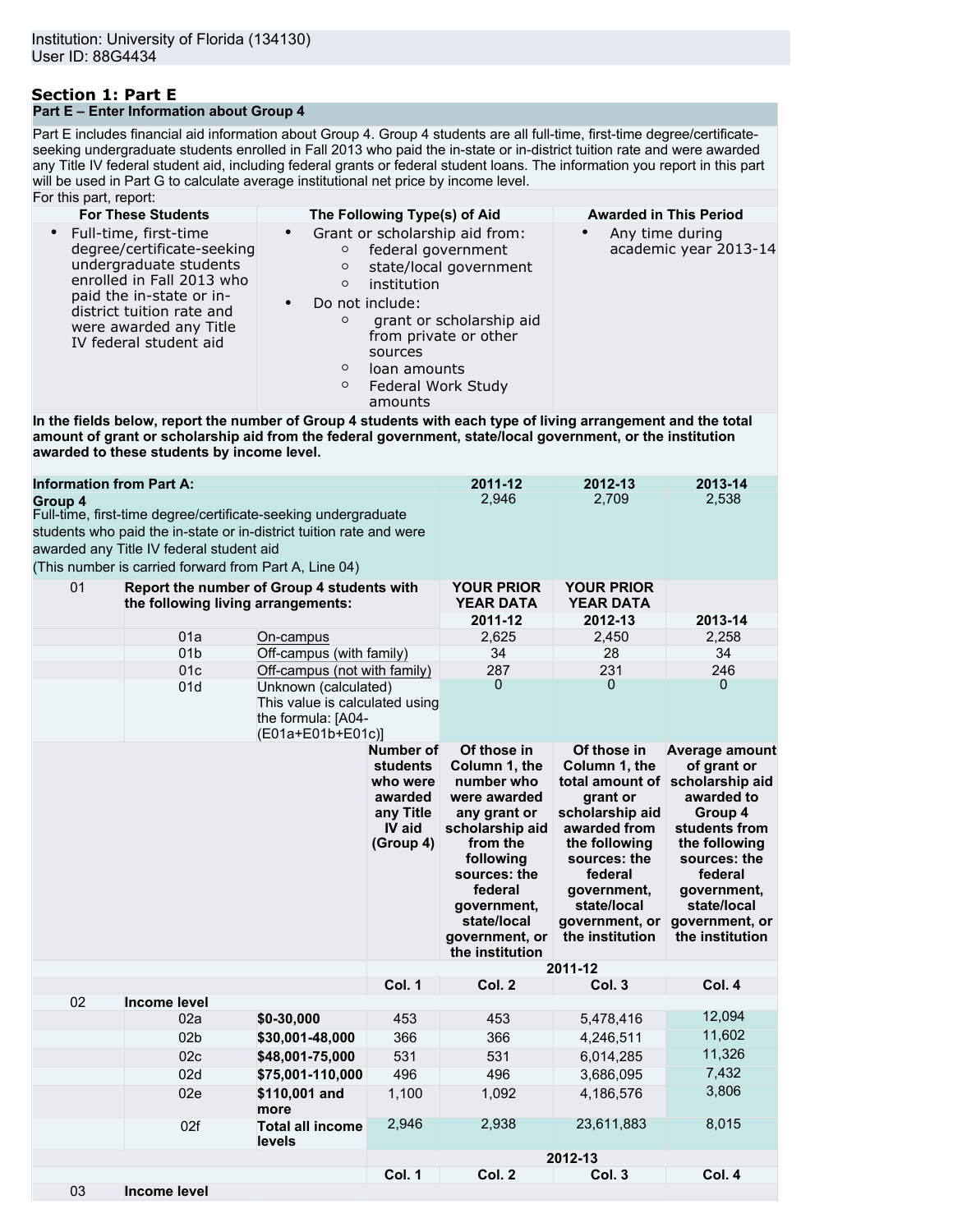|    | 03a                   | \$0-30,000                                                                         | 380    | 380    | 4,690,964  | 12,345 |
|----|-----------------------|------------------------------------------------------------------------------------|--------|--------|------------|--------|
|    | 03 <sub>b</sub>       | \$30,001-48,000                                                                    | 326    | 326    | 3,908,606  | 11,990 |
|    | 03 <sub>c</sub>       | \$48,001-75,000                                                                    | 464    | 464    | 5,200,814  | 11,209 |
|    | 03d                   | \$75,001-110,000                                                                   | 460    | 460    | 3,705,922  | 8,056  |
|    | 03e                   | \$110,001 and<br>more                                                              | 1,079  | 1,054  | 3,823,723  | 3,544  |
|    | 03f                   | <b>Total all income</b><br>levels                                                  | 2,709  | 2,684  | 21,330,029 | 7,874  |
|    |                       |                                                                                    |        |        | 2013-14    |        |
|    |                       |                                                                                    | Col. 1 | Col. 2 | Col. 3     | Col. 4 |
| 04 | <b>C</b> Income level |                                                                                    |        |        |            |        |
|    | 04a                   | $$0-30,000$                                                                        | 381    | 381    | 4,906,642  | 12,878 |
|    | 04b                   | \$30,001-48,000                                                                    | 278    | 278    | 3,474,429  | 12,498 |
|    | 04c                   | \$48,001-75,000                                                                    | 409    | 409    | 4,791,453  | 11,715 |
|    | 04d                   | \$75,001-110,000                                                                   | 476    | 476    | 4,143,050  | 8,704  |
|    | 04e                   | \$110,001 and<br>more                                                              | 994    | 971    | 3,768,071  | 3,791  |
|    | 04f                   | <b>Total all income</b><br>levels                                                  | 2,538  | 2,515  | 21,083,645 | 8,307  |
|    |                       | You may use the space below to provide context for the data you've reported above. |        |        |            |        |
|    |                       |                                                                                    |        |        |            |        |
|    |                       |                                                                                    |        |        |            |        |
|    |                       |                                                                                    |        |        |            |        |

I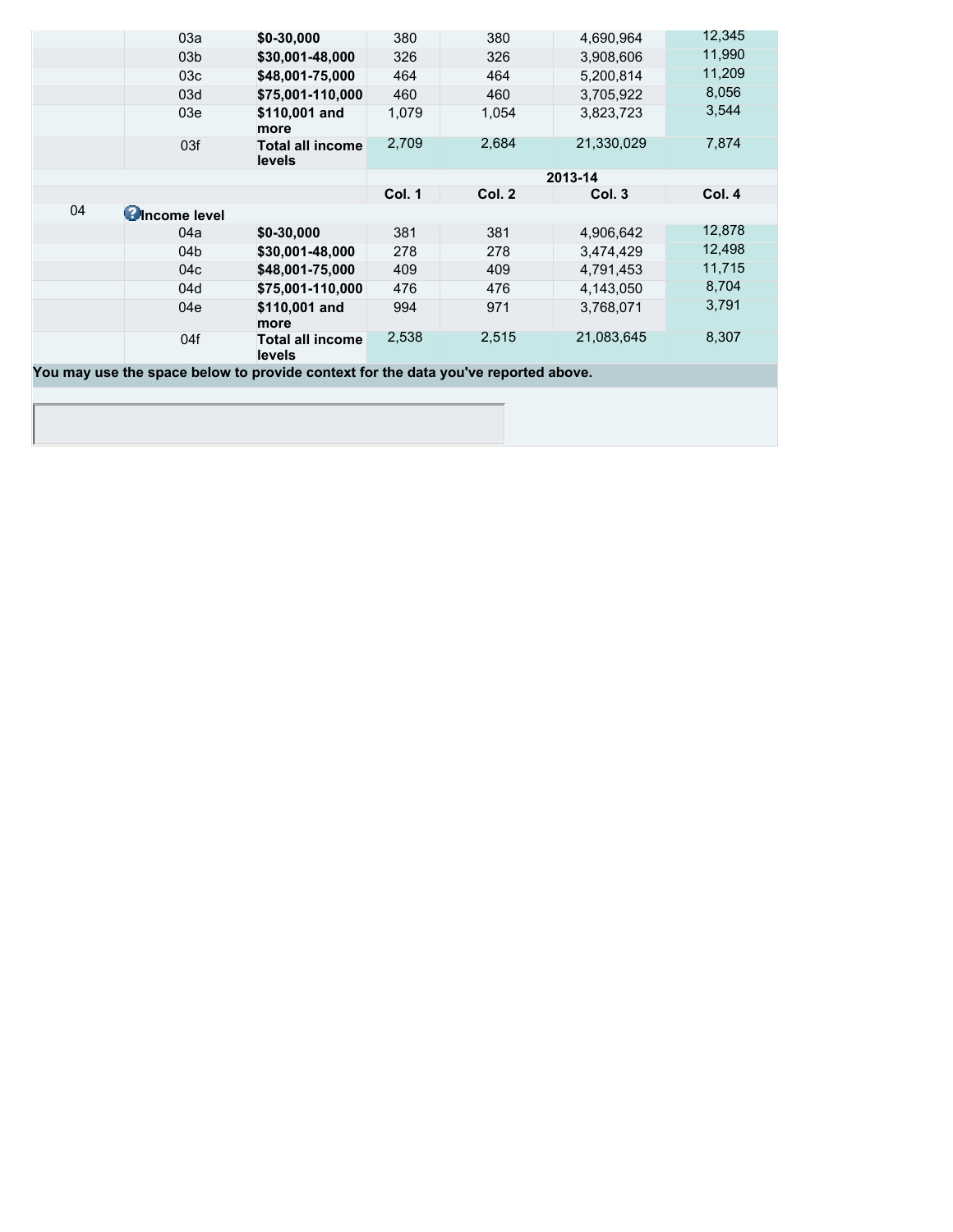#### **Section 1: Part F Part F – Net Price Calculation for Group 3**

The following net price calculation is based on information that your institution reported in the Institutional Characteristics component and the Student Financial Aid component. For more information about the data your institution reported in the Institutional Characteristics component, please contact your institution's IPEDS Keyholder.

| notion reported in the motionolial endrablenoliae component, picace contact year motitation o in EBO Reynolder.                                                                    |                                 | <b>YOUR PRIOR</b><br><b>YEAR DATA</b><br>2011-12 | <b>YOUR PRIOR</b><br><b>YEAR DATA</b><br>2012-13 | 2013-14 |
|------------------------------------------------------------------------------------------------------------------------------------------------------------------------------------|---------------------------------|--------------------------------------------------|--------------------------------------------------|---------|
| <b>Components of cost of attendance</b>                                                                                                                                            |                                 |                                                  |                                                  |         |
| 01 Published tuition and required fees (lower of in-district or in<br>-state)                                                                                                      |                                 | 5,657                                            | 6,143                                            | 6,263   |
| 02 Books and supplies                                                                                                                                                              |                                 | 1,070                                            | 1,080                                            | 1,080   |
| 03 Room and board and other expenses by living<br>arrangement                                                                                                                      |                                 |                                                  |                                                  |         |
| 03a                                                                                                                                                                                | On-campus                       | 13,060                                           | 13,330                                           | 12,870  |
| 03 <sub>b</sub>                                                                                                                                                                    | Off-campus (with<br>family)     | 4.260                                            | 3,960                                            | 3,350   |
| 03 <sub>c</sub>                                                                                                                                                                    | Off-campus (not with<br>family) | 13,060                                           | 13,330                                           | 12,870  |
| 04 Number of Group 3 students by living arrangement                                                                                                                                |                                 |                                                  |                                                  |         |
| 04a                                                                                                                                                                                | On-campus                       | 5,300                                            | 5,210                                            | 5,062   |
| 04 <sub>b</sub>                                                                                                                                                                    | Off-campus (with<br>family)     | 60                                               | 54                                               | 63      |
| 04 <sub>c</sub>                                                                                                                                                                    | Off-campus (not with<br>family) | 599                                              | 469                                              | 482     |
| 04d                                                                                                                                                                                | Unknown                         | 39                                               | 29                                               | 188     |
| 05 Weighted average for room and board and other<br>expenses by living arrangement (excluding unknown<br>values)<br>See instructions for the formula for this calculation          |                                 | 12,971                                           | 13,242                                           | 12,763  |
| 06 Total cost of attendance<br>This value is calculated using the following formula:<br>[F01+F02+F05]                                                                              |                                 | 19,698                                           | 20,465                                           | 20,106  |
| 07 Average amount of grant or scholarship aid awarded<br>to Group 3 students from the following sources: the<br>federal government, state/local government, and the<br>institution |                                 | 5,549                                            | 5,308                                            | 5,320   |
| 08 Average institutional net price for Group 3 students<br>This value is calculated using the following formula: [F06-<br>F071                                                     |                                 | 14,149                                           | 15,157                                           | 14,786  |

As required by the Higher Education Opportunity Act of 2008, these amounts will be posted on the U.S. Department of Education's College Navigator website and used in the U.S. Department of Education's College Affordability and Transparency Lists.

**Do you wish to provide additional context notes?**

 $O$  Yes  $O$  No

**<sup>4</sup>** You may use the space below to provide context for these data. These context notes may be posted on the **College Navigator website and should be written to be understood by students and parents.**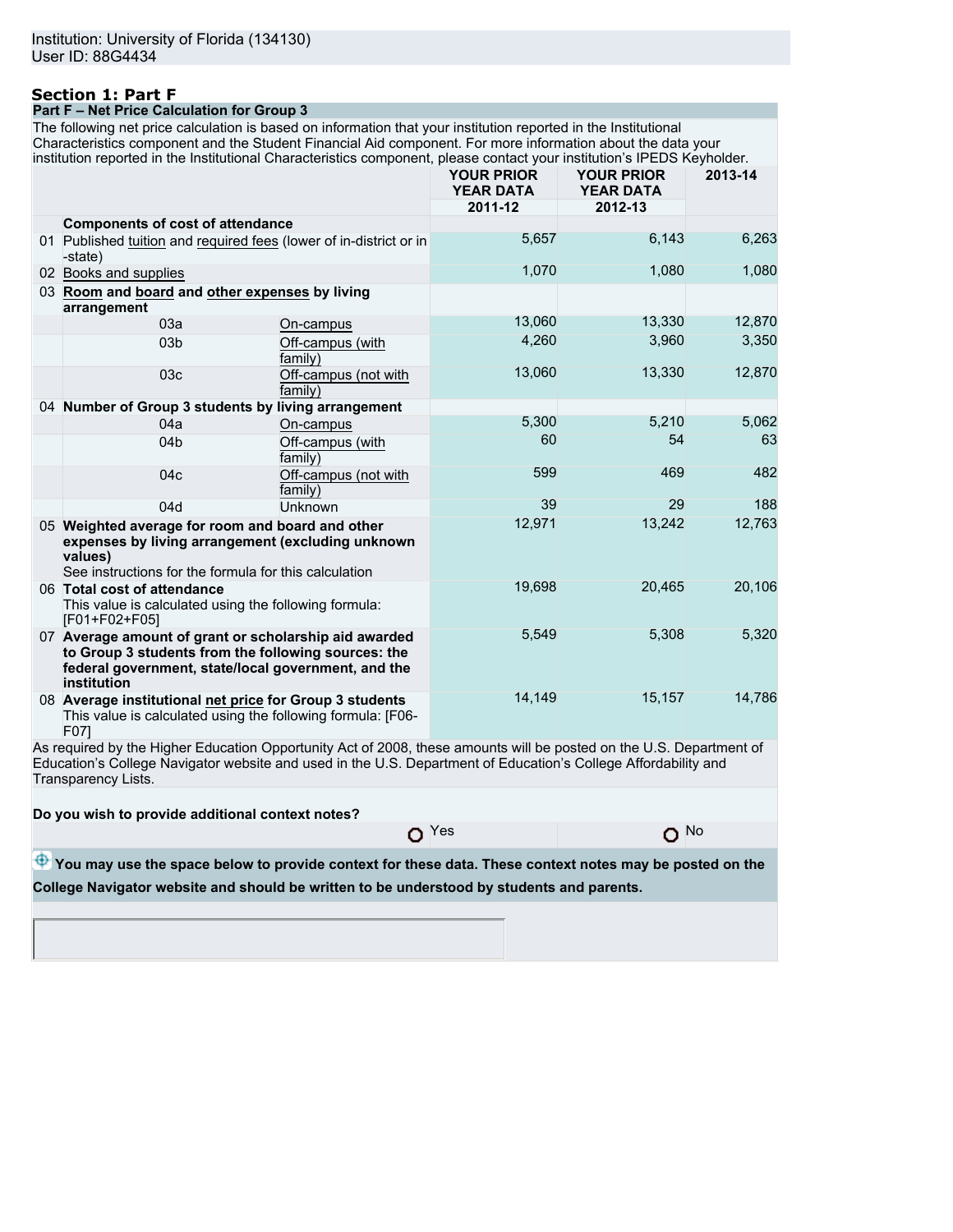# **Section 1: Part G**

**Part G – Net Price Calculation for Group 4**

The following net price calculation is based on information that your institution reported in the Institutional Characteristics component and the Student Financial Aid component. For more information about the data your institution reported in the Institutional Characteristics component, please contact your institution's IPEDS Keyholder.

|                                                                                                                                                                           |                                                                                                                                                                                 | <b>YOUR PRIOR</b><br><b>YEAR DATA</b> | <b>YOUR PRIOR</b><br><b>YEAR DATA</b> | 2013-14 |
|---------------------------------------------------------------------------------------------------------------------------------------------------------------------------|---------------------------------------------------------------------------------------------------------------------------------------------------------------------------------|---------------------------------------|---------------------------------------|---------|
|                                                                                                                                                                           |                                                                                                                                                                                 | 2011-12                               | 2012-13                               |         |
| <b>Components of cost of attendance</b>                                                                                                                                   |                                                                                                                                                                                 |                                       |                                       |         |
| state)                                                                                                                                                                    | 01 Published tuition and required fees (lower of in-district or in-                                                                                                             | 5,657                                 | 6,143                                 | 6,263   |
| 02 Books and supplies                                                                                                                                                     |                                                                                                                                                                                 | 1,070                                 | 1,080                                 | 1,080   |
| 03 Room and board and other expenses by living<br>arrangement                                                                                                             |                                                                                                                                                                                 |                                       |                                       |         |
| 03a                                                                                                                                                                       | On-campus                                                                                                                                                                       | 13,060                                | 13,330                                | 12,870  |
| 03 <sub>b</sub>                                                                                                                                                           | Off-campus (with family)                                                                                                                                                        | 4,260                                 | 3,960                                 | 3,350   |
| 03c                                                                                                                                                                       | Off-campus (not with family)                                                                                                                                                    | 13,060                                | 13,330                                | 12,870  |
| 04 Number of Group 4 students by living arrangement                                                                                                                       |                                                                                                                                                                                 |                                       |                                       |         |
| 04a                                                                                                                                                                       | On-campus                                                                                                                                                                       | 2,625                                 | 2,450                                 | 2,258   |
| 04 <sub>b</sub>                                                                                                                                                           | Off-campus (with family)                                                                                                                                                        | 34                                    | 28                                    | 34      |
| 04 <sub>c</sub>                                                                                                                                                           | Off-campus (not with family)                                                                                                                                                    | 287                                   | 231                                   | 246     |
| 04d                                                                                                                                                                       | Unknown                                                                                                                                                                         | $\Omega$                              | $\Omega$                              | 0       |
| 05 Weighted average for room and board and other<br>expenses by living arrangement (excluding unknown<br>values)<br>See instructions for the formula for this calculation |                                                                                                                                                                                 | 12,958                                | 13,233                                | 12,742  |
| 06 Total cost of attendance by income level<br>This value is calculated using the following formula:<br>[G01+G02+G05]                                                     |                                                                                                                                                                                 | 19,685                                | 20,456                                | 20,085  |
|                                                                                                                                                                           | 07 Average amount of grant or scholarship aid awarded to<br>Group 4 students from the following sources: the federal<br>government, state/local government, and the institution | 8,015                                 | 7,874                                 | 8,307   |
| 07a                                                                                                                                                                       | \$0-30,000                                                                                                                                                                      | 12,094                                | 12,345                                | 12,878  |
| 07b                                                                                                                                                                       | \$30,001-48,000                                                                                                                                                                 | 11,602                                | 11,990                                | 12,498  |
| 07c                                                                                                                                                                       | \$48,001-75,000                                                                                                                                                                 | 11,326                                | 11,209                                | 11,715  |
| 07d                                                                                                                                                                       | \$75,001-110,000                                                                                                                                                                | 7,432                                 | 8,056                                 | 8,704   |
| 07e                                                                                                                                                                       | \$110,001 and more                                                                                                                                                              | 3,806                                 | 3,544                                 | 3,791   |
| 08 Average institutional net price for Group 4 students                                                                                                                   | This value is calculated using the following formula: [G06-G07]                                                                                                                 |                                       |                                       |         |
| 08a                                                                                                                                                                       | \$0-30,000                                                                                                                                                                      | 7,591                                 | 8,111                                 | 7,207   |
| 08b                                                                                                                                                                       | \$30,001-48,000                                                                                                                                                                 | 8,083                                 | 8,466                                 | 7,587   |
| 08c                                                                                                                                                                       | \$48,001-75,000                                                                                                                                                                 | 8,359                                 | 9,247                                 | 8,370   |
| 08d                                                                                                                                                                       | \$75,001-110,000                                                                                                                                                                | 12,253                                | 12,400                                | 11,381  |
| 08e                                                                                                                                                                       | \$110,001 and more                                                                                                                                                              | 15,879                                | 16,912                                | 16,294  |
| Education's College Navigator website.                                                                                                                                    | As required by the Higher Education Opportunity Act of 2008, these amounts will be posted on the U.S. Department of                                                             |                                       |                                       |         |
| Do you wish to provide additional context notes?                                                                                                                          |                                                                                                                                                                                 |                                       |                                       |         |
|                                                                                                                                                                           |                                                                                                                                                                                 | $O$ Yes                               | O No                                  |         |

 $\bigoplus$  You may use the space below to provide context for these data. These context notes may be posted on the **College Navigator website and should be written to be understood by students and parents.**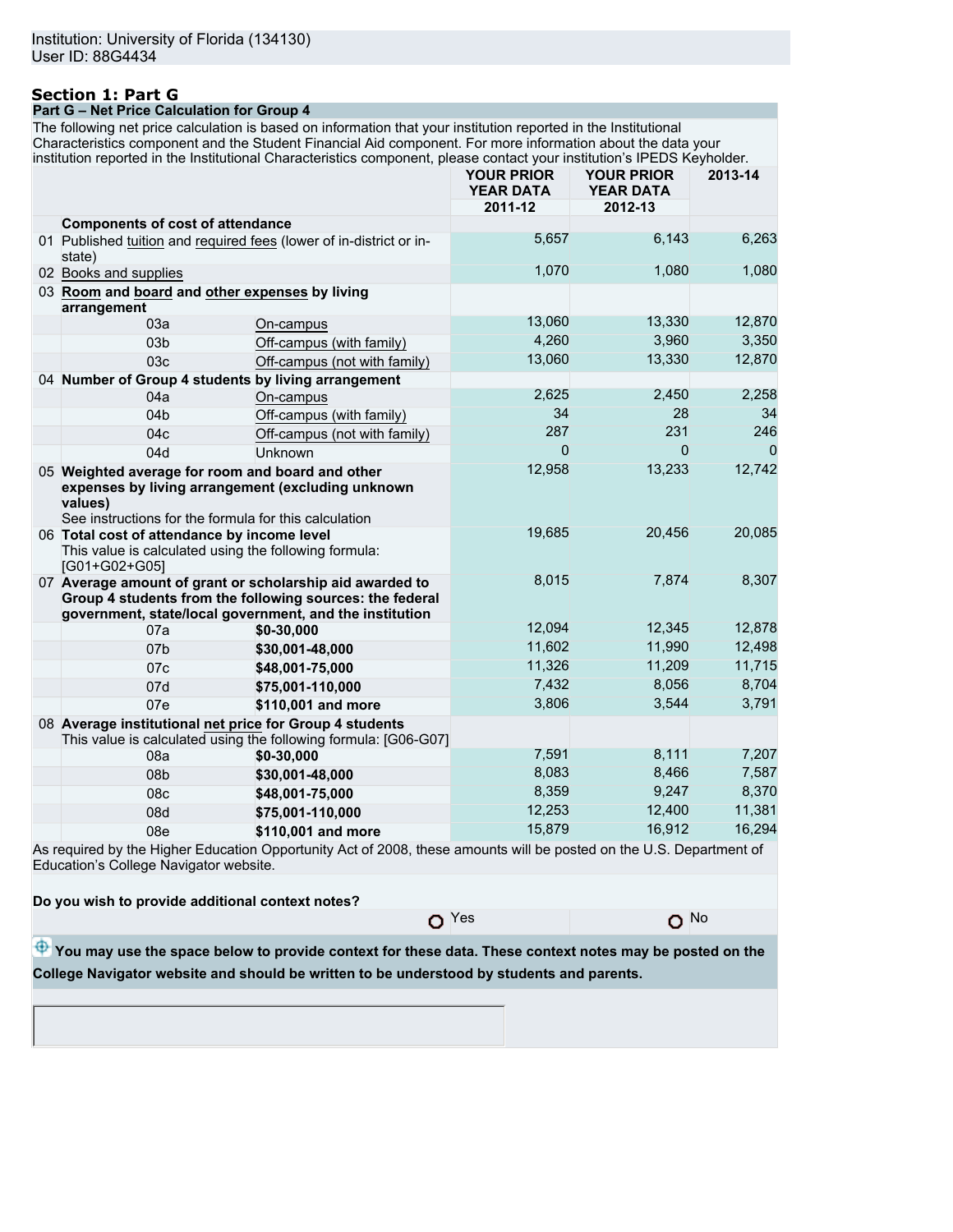## **Section 2: Military Servicemembers and Veteran's Benefits Section 2: Military Servicemembers and Veteran's Benefits**

IMPORTANT NOTE: Report for **July 1, 2013-June 30, 2014**

- Report the total number of student recipients and the total dollar amounts for each program.
- Student recipients can also include eligible spouse or dependents.
- Consult with your campus certifying official, who may not be in the student financial aid office.
- For Post-9/11 GI Bill Benefits, do not include the matching institutional aid provided through the Yellow Ribbon Program if your school participated.
- Information reported to IPEDS is only what is known to the institution. Do not report benefits that were not awarded/certified through the institution.
- Enter zero (0) if your institution did not have beneficiaries for that student level or program. Please do not leave a cell blank.

| Type of benefit/assistance                       | <b>Number of students</b><br>receiving benefits/assistance | Total dollar amount of<br>benefits/assistance awarded<br>through the institution |
|--------------------------------------------------|------------------------------------------------------------|----------------------------------------------------------------------------------|
| Post-9/11 GI Bill Benefits                       |                                                            |                                                                                  |
| Undergraduate students                           | 318                                                        | 1,465,638                                                                        |
| Graduate students                                | 181                                                        | 2,081,044                                                                        |
| Total                                            | 499                                                        | 3,546,682                                                                        |
| Department of Defense Tuition Assistance Program |                                                            |                                                                                  |
| Undergraduate students                           | 22                                                         | 48,828                                                                           |
| Graduate students                                | 70                                                         | 262,066                                                                          |
| Total                                            | 92                                                         | 310,894                                                                          |
|                                                  |                                                            |                                                                                  |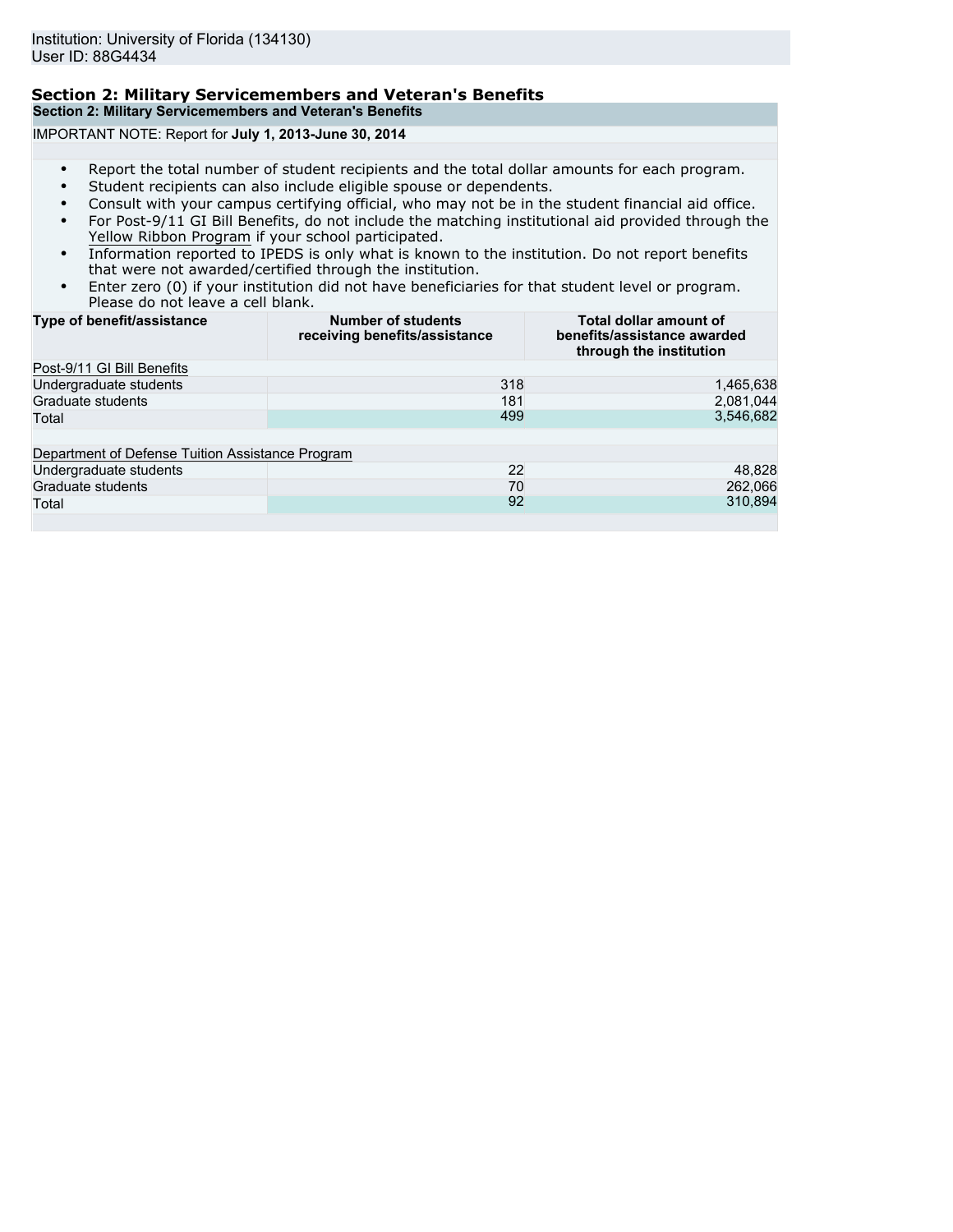## **Prepared by**

|                   | This survey component was prepared by: |                          |            |
|-------------------|----------------------------------------|--------------------------|------------|
|                   | <b>6</b> Keyholder                     | SFA Contact              | HR Contact |
|                   | Finance Contact                        | Academic Library Contact | Other      |
|                   | Name: Marie Zeglen                     |                          |            |
|                   | Email: zeglenm@ufl.edu                 |                          |            |
|                   |                                        |                          |            |
| survey component? | How long did it take to prepare this   | 13hours                  | 1 minutes  |
|                   |                                        |                          |            |

The name of the preparer is being collected so that we can follow up with the appropriate person in the event that there are questions concerning the data. The Keyholder will be copied on all email correspondence to other preparers. The time it took to prepare this component is being collected so that we can continue to improve our estimate of the reporting burden associated with IPEDS. Please include in your estimate the time it took for you to review instructions, query and search data sources, complete and review the component, and submit the data through the Data Collection System.

Thank you for your assistance.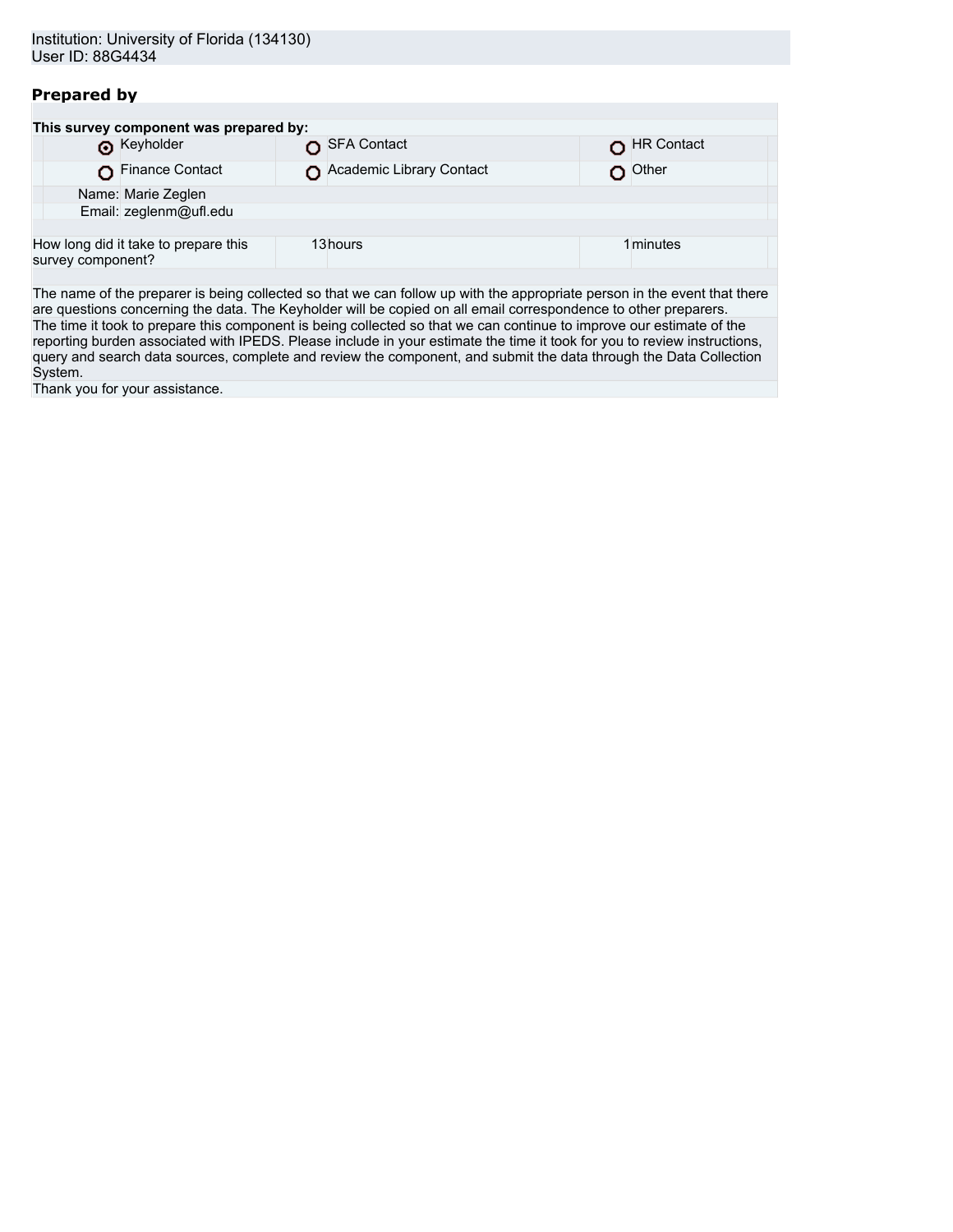### **Summary**

## **IPEDS Student Financial Aid (SFA) Survey Summary**

IPEDS collects important information regarding your institution. All data reported in IPEDS survey components become available in the IPEDS Data Center and appear as aggregated data in various Department of Education reports. Additionally, some of the reported data appears specifically for your institution through the College Navigator website and is included in your institution's Data Feedback Report (DFR). The purpose of this summary is to provide you an opportunity to view some of the data that, when accepted through the IPEDS quality control process, will appear on the College Navigator website and/or your DFR. College Navigator is updated approximately three months after the data collection period closes and Data Feedback Reports will be available through the [Data Center](http://nces.ed.gov/ipeds/datacenter/) and sent to your institution's CEO in November 2015.

Please review your data for accuracy. If you have questions about the data displayed below after reviewing the data reported on the survey screens, please contact the IPEDS Help Desk at: 1-877-225-2568 or ipedshelp@rti.org.

| Total grant aid received by all undergraduate students                          | \$178,745,056                                                 |                                                    |  |  |  |
|---------------------------------------------------------------------------------|---------------------------------------------------------------|----------------------------------------------------|--|--|--|
| Number of undergraduate students who received a Pell Grant                      | 10,453                                                        |                                                    |  |  |  |
| Percentage of FTFT students receiving any financial aid                         |                                                               | 96%                                                |  |  |  |
|                                                                                 |                                                               |                                                    |  |  |  |
|                                                                                 | Percentage of FTFT<br>students receiving grant<br>aid by type | Average amount of<br>grant aid received by<br>type |  |  |  |
| Total                                                                           | 95%                                                           | \$5,597                                            |  |  |  |
| Federal Government                                                              | 28%                                                           | \$4,842                                            |  |  |  |
| Pell                                                                            | 28%                                                           | \$4,485                                            |  |  |  |
| Other Federal                                                                   | 9%                                                            | \$1,266                                            |  |  |  |
| State/Local Government                                                          | 91%                                                           | \$2,908                                            |  |  |  |
| Institutional<br>29%                                                            |                                                               | \$4,483                                            |  |  |  |
|                                                                                 |                                                               |                                                    |  |  |  |
|                                                                                 | Percentage of FTFT<br>students receiving loans<br>by type     | Average amount of<br>loans received by type        |  |  |  |
| Total                                                                           | 27%                                                           | \$5,854                                            |  |  |  |
| Federal                                                                         | 27%                                                           | \$5,249                                            |  |  |  |
| Non-federal                                                                     | $1\%$                                                         | \$11,148                                           |  |  |  |
|                                                                                 |                                                               |                                                    |  |  |  |
| Average net price for FTFT students who receive grant aid                       |                                                               | \$14,786                                           |  |  |  |
| Average net price for FTFT students who receive Title IV federal student<br>aid |                                                               |                                                    |  |  |  |
| $$0 - 30,000$                                                                   | \$7,207                                                       |                                                    |  |  |  |
| $$30,001 - 48,000$                                                              | \$7,587                                                       |                                                    |  |  |  |
| $$48,001 - 75,000$                                                              | \$8,370                                                       |                                                    |  |  |  |
| $$75,001 - 110,000$                                                             | \$11,381                                                      |                                                    |  |  |  |
| \$110,001 and more                                                              | \$16,294                                                      |                                                    |  |  |  |

| <b>Military Servicemembers and Veteran's Benefits</b> |                                                                                                            |  |  |  |  |
|-------------------------------------------------------|------------------------------------------------------------------------------------------------------------|--|--|--|--|
|                                                       | Total dollar<br>amount of<br>benefits/assistance benefits/assistance<br>awarded through<br>the institution |  |  |  |  |
| Post-9/11 GI Bill Benefits                            |                                                                                                            |  |  |  |  |
| 318                                                   | \$1,465,638                                                                                                |  |  |  |  |
| 181                                                   | \$2,081,044                                                                                                |  |  |  |  |
| 499                                                   | \$3,546,682                                                                                                |  |  |  |  |
| Department of Defense Tuition Assistance Program      |                                                                                                            |  |  |  |  |
| 22                                                    | \$48,828                                                                                                   |  |  |  |  |
| 70                                                    | \$262,066                                                                                                  |  |  |  |  |
|                                                       | Number of<br>students receiving                                                                            |  |  |  |  |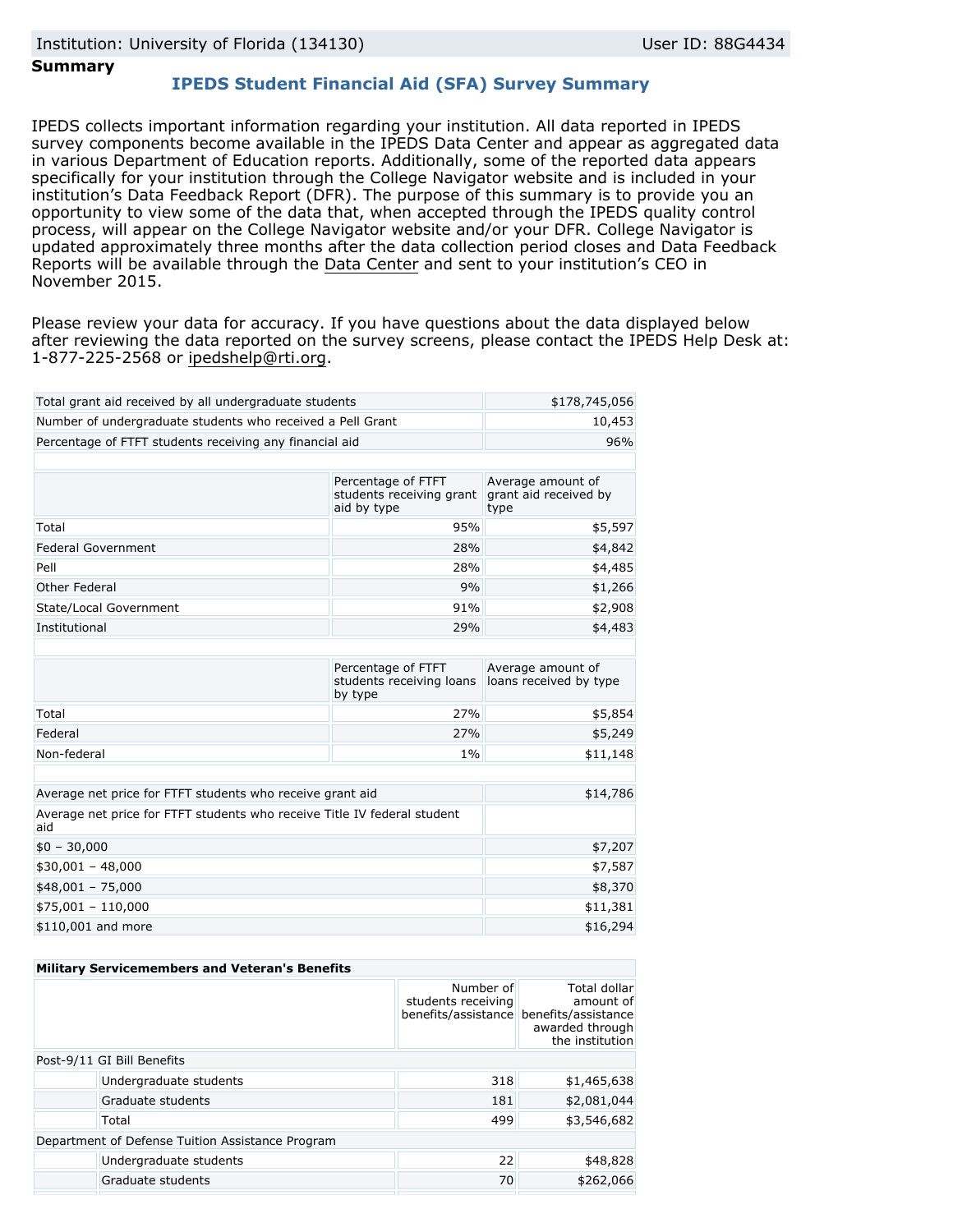| -- |  |
|----|--|